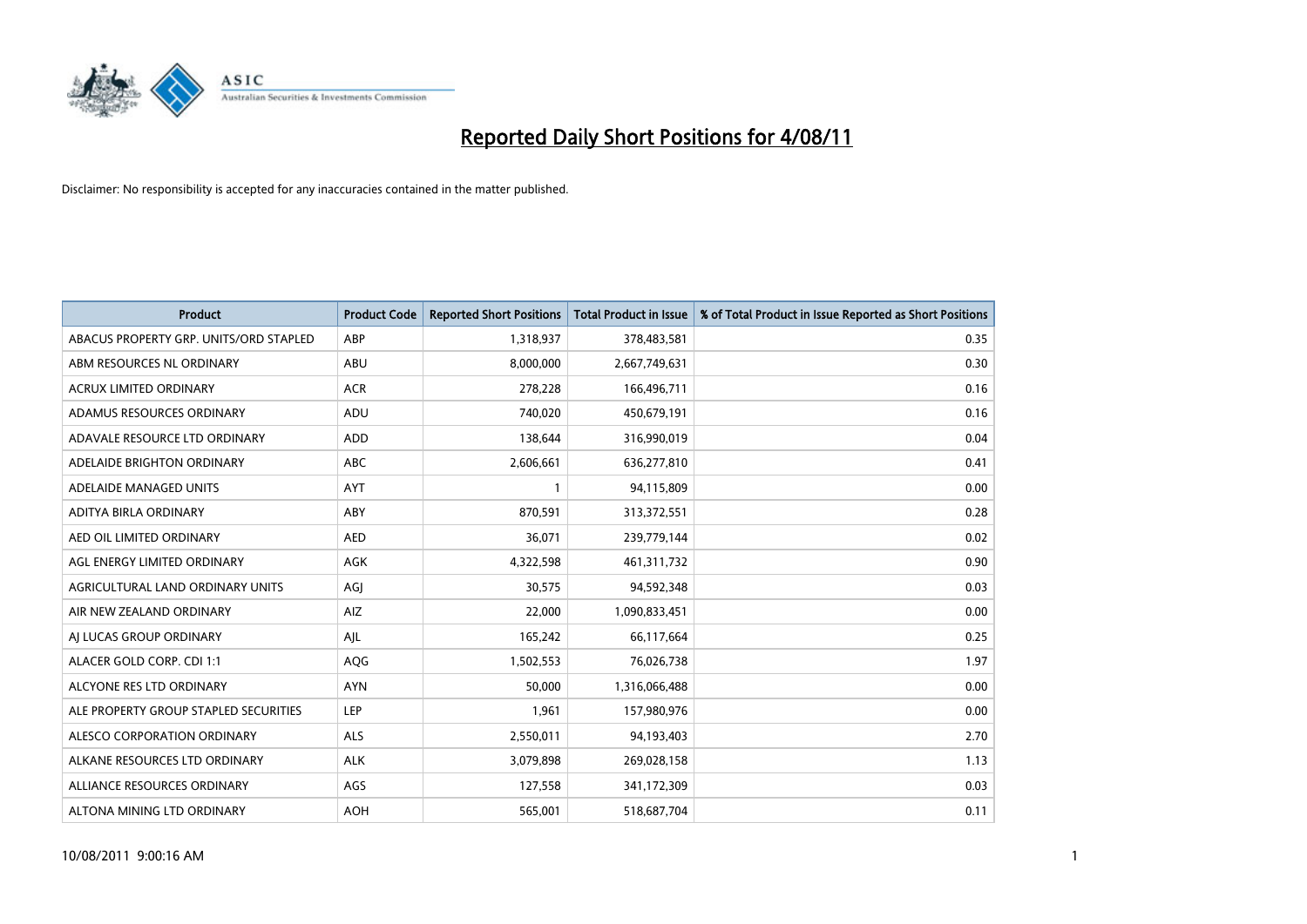

| <b>Product</b>                          | <b>Product Code</b> | <b>Reported Short Positions</b> | <b>Total Product in Issue</b> | % of Total Product in Issue Reported as Short Positions |
|-----------------------------------------|---------------------|---------------------------------|-------------------------------|---------------------------------------------------------|
| ALUMINA LIMITED ORDINARY                | <b>AWC</b>          | 28,470,090                      | 2,440,196,187                 | 1.15                                                    |
| AMADEUS ENERGY ORDINARY                 | AMU                 | 604,000                         | 292,649,644                   | 0.21                                                    |
| AMALGAMATED HOLDINGS ORDINARY           | <b>AHD</b>          | 3,004                           | 157,471,848                   | 0.00                                                    |
| AMCOR LIMITED ORDINARY                  | <b>AMC</b>          | 9,033,059                       | 1,227,469,819                 | 0.73                                                    |
| AMP LIMITED ORDINARY                    | AMP                 | 4,008,554                       | 2,811,693,913                 | 0.12                                                    |
| AMPELLA MINING ORDINARY                 | <b>AMX</b>          | 936,864                         | 204,985,108                   | 0.46                                                    |
| ANSELL LIMITED ORDINARY                 | <b>ANN</b>          | 3,315,728                       | 133,011,550                   | 2.48                                                    |
| ANTARES ENERGY LTD ORDINARY             | <b>AZZ</b>          | 46,311                          | 268,479,139                   | 0.02                                                    |
| ANZ BANKING GRP LTD ORDINARY            | ANZ                 | 10,269,587                      | 2,628,882,899                 | 0.38                                                    |
| APA GROUP STAPLED SECURITIES            | <b>APA</b>          | 11,181,335                      | 634,116,029                   | 1.75                                                    |
| APEX MINERALS NL ORDINARY               | <b>AXM</b>          | 885,146                         | 5,550,243,713                 | 0.02                                                    |
| APN EUROPEAN RETAIL UNITS STAPLED SEC.  | <b>AEZ</b>          | 11,832                          | 544,910,660                   | 0.00                                                    |
| APN NEWS & MEDIA ORDINARY               | <b>APN</b>          | 27,987,080                      | 618,568,292                   | 4.50                                                    |
| AQUARIUS PLATINUM. ORDINARY             | <b>AOP</b>          | 4,973,156                       | 470,167,206                   | 1.06                                                    |
| AQUILA RESOURCES ORDINARY               | <b>AQA</b>          | 5,430,430                       | 374,368,499                   | 1.44                                                    |
| ARAFURA RESOURCE LTD ORDINARY           | ARU                 | 6,158,057                       | 367,980,342                   | 1.66                                                    |
| ARB CORPORATION ORDINARY                | ARP                 | 12,509                          | 72,481,302                    | 0.01                                                    |
| ARDENT LEISURE GROUP STAPLED SECURITIES | AAD                 | 602,237                         | 318,147,978                   | 0.19                                                    |
| ARISTOCRAT LEISURE ORDINARY             | <b>ALL</b>          | 30,541,116                      | 536,480,307                   | 5.69                                                    |
| ASCIANO LIMITED ORDINARY                | <b>AIO</b>          | 19,286,837                      | 2,926,103,883                 | 0.64                                                    |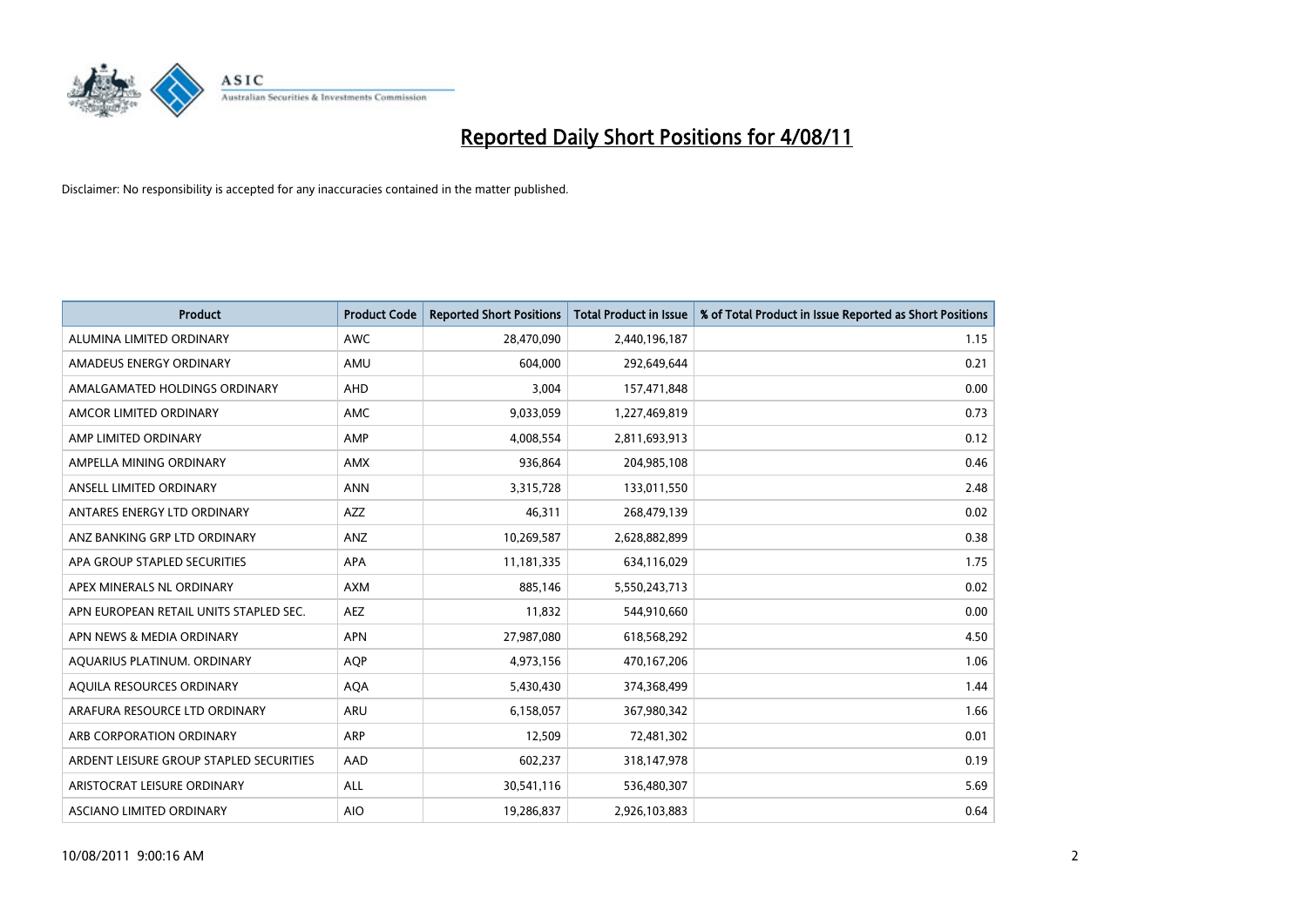

| <b>Product</b>                          | <b>Product Code</b> | <b>Reported Short Positions</b> | Total Product in Issue | % of Total Product in Issue Reported as Short Positions |
|-----------------------------------------|---------------------|---------------------------------|------------------------|---------------------------------------------------------|
| ASG GROUP LIMITED ORDINARY              | <b>ASZ</b>          | 171,169                         | 169,117,796            | 0.11                                                    |
| ASPEN GROUP ORD/UNITS STAPLED           | <b>APZ</b>          | 1,109,598                       | 579,826,041            | 0.20                                                    |
| ASPIRE MINING LTD ORDINARY              | <b>AKM</b>          | 220,138                         | 539,971,483            | 0.04                                                    |
| ASTON RES LTD ORDINARY                  | <b>AZT</b>          | 743,797                         | 204,527,604            | 0.36                                                    |
| ASTRO JAP PROP GROUP STAPLED SECURITIES | AJA                 | 47,347                          | 58,445,002             | 0.08                                                    |
| ASX LIMITED ORDINARY                    | ASX                 | 1,514,941                       | 175,136,729            | 0.86                                                    |
| ATLANTIC LIMITED ORDINARY               | ATI                 | 30,575                          | 113,691,216            | 0.03                                                    |
| ATLAS IRON LIMITED ORDINARY             | <b>AGO</b>          | 15,924,409                      | 826,541,142            | 1.93                                                    |
| AURORA OIL & GAS ORDINARY               | <b>AUT</b>          | 4,607,461                       | 409,865,343            | 1.10                                                    |
| AUSDRILL LIMITED ORDINARY               | <b>ASL</b>          | 331,498                         | 301,452,517            | 0.10                                                    |
| AUSENCO LIMITED ORDINARY                | <b>AAX</b>          | 1,360,349                       | 122,987,022            | 1.10                                                    |
| AUSGOLD LIMITED ORDINARY                | <b>AUC</b>          | 78,160                          | 83,703,812             | 0.09                                                    |
| AUSTAL LIMITED ORDINARY                 | ASB                 | 249,211                         | 188,069,638            | 0.12                                                    |
| <b>AUSTAR UNITED ORDINARY</b>           | <b>AUN</b>          | 4,865,350                       | 1,271,505,737          | 0.38                                                    |
| <b>AUSTBROKERS HOLDINGS ORDINARY</b>    | <b>AUB</b>          | 2                               | 54,658,736             | 0.00                                                    |
| AUSTIN ENGINEERING ORDINARY             | ANG                 | 131,822                         | 71,864,403             | 0.18                                                    |
| <b>AUSTRALAND ASSETS ASSETS</b>         | AAZPB               | 1,168                           | 2,750,000              | 0.04                                                    |
| AUSTRALAND PROPERTY STAPLED SECURITY    | <b>ALZ</b>          | 678,397                         | 576,846,597            | 0.11                                                    |
| AUSTRALIAN AGRICULT, ORDINARY           | AAC                 | 1,363,417                       | 312,892,824            | 0.43                                                    |
| AUSTRALIAN EDUCATION UNITS              | <b>AEU</b>          | 625.000                         | 175,465,397            | 0.36                                                    |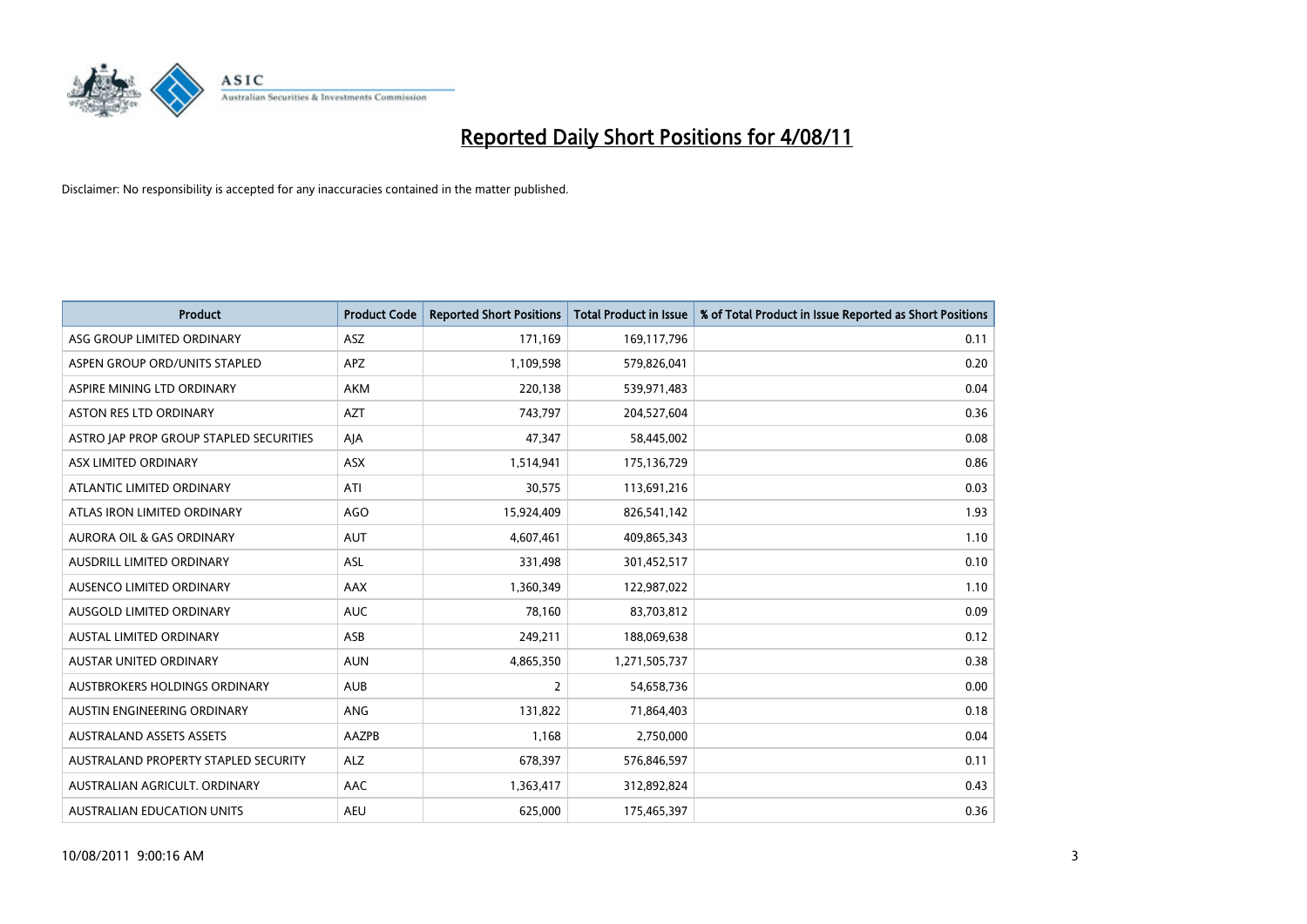

| <b>Product</b>                       | <b>Product Code</b> | <b>Reported Short Positions</b> | <b>Total Product in Issue</b> | % of Total Product in Issue Reported as Short Positions |
|--------------------------------------|---------------------|---------------------------------|-------------------------------|---------------------------------------------------------|
| AUSTRALIAN INFRASTR, UNITS/ORDINARY  | <b>AIX</b>          | 2,069,015                       | 620,733,944                   | 0.32                                                    |
| AUSTRALIAN MINES LTD ORDINARY        | <b>AUZ</b>          | 1,400,000                       | 576,910,315                   | 0.24                                                    |
| AUSTRALIAN PHARM, ORDINARY           | API                 | 924,331                         | 488,115,883                   | 0.19                                                    |
| AUTOMOTIVE HOLDINGS ORDINARY         | <b>AHE</b>          | 39,617                          | 260,579,682                   | 0.01                                                    |
| AVANCO RESOURCES LTD ORDINARY        | <b>AVB</b>          | 690,527                         | 789,173,517                   | 0.09                                                    |
| AVEXA LIMITED ORDINARY               | <b>AVX</b>          | 243,657                         | 847,688,779                   | 0.03                                                    |
| AWE LIMITED ORDINARY                 | <b>AWE</b>          | 5,945,455                       | 521,871,941                   | 1.15                                                    |
| AZUMAH RESOURCES ORDINARY            | <b>AZM</b>          | 243,919                         | 281,650,356                   | 0.09                                                    |
| BANDANNA ENERGY ORDINARY             | <b>BND</b>          | 519,751                         | 427,295,482                   | 0.12                                                    |
| BANK OF QUEENSLAND. ORDINARY         | <b>BOQ</b>          | 5,984,763                       | 225,369,547                   | 2.62                                                    |
| <b>BANNERMAN RESOURCES ORDINARY</b>  | <b>BMN</b>          | 256,009                         | 234,435,934                   | 0.11                                                    |
| <b>BASE RES LIMITED ORDINARY</b>     | <b>BSE</b>          | 336,420                         | 165,341,114                   | 0.20                                                    |
| <b>BATHURST RESOURCES ORDINARY</b>   | <b>BTU</b>          | 5,843,346                       | 685,047,997                   | 0.85                                                    |
| <b>BAUXITE RESOURCE LTD ORDINARY</b> | <b>BAU</b>          | 109,797                         | 235,379,896                   | 0.05                                                    |
| <b>BC IRON LIMITED ORDINARY</b>      | <b>BCI</b>          | 178,745                         | 94,381,000                    | 0.19                                                    |
| BEACH ENERGY LIMITED ORDINARY        | <b>BPT</b>          | 5,520,712                       | 1,103,127,711                 | 0.49                                                    |
| BEADELL RESOURCE LTD ORDINARY        | <b>BDR</b>          | 1,244,968                       | 657,906,946                   | 0.18                                                    |
| BENDIGO AND ADELAIDE ORDINARY        | <b>BEN</b>          | 7,045,256                       | 360,325,520                   | 1.94                                                    |
| BERKELEY RESOURCES ORDINARY          | <b>BKY</b>          | 696,878                         | 174,298,273                   | 0.38                                                    |
| BETASHARES ASX RES ETF UNITS         | <b>ORE</b>          | 118,220                         | 4,519,665                     | 2.62                                                    |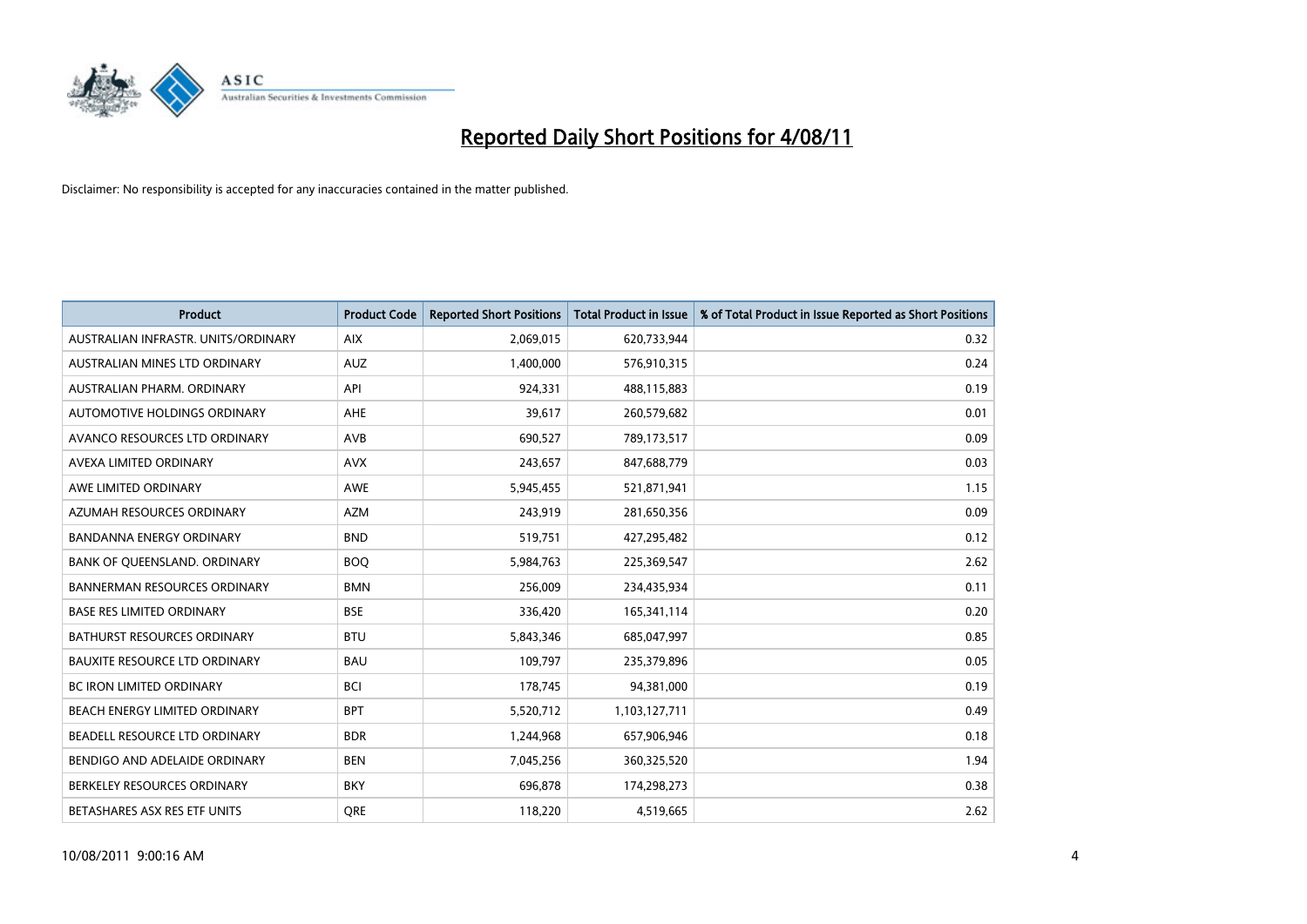

| <b>Product</b>                       | <b>Product Code</b> | <b>Reported Short Positions</b> | <b>Total Product in Issue</b> | % of Total Product in Issue Reported as Short Positions |
|--------------------------------------|---------------------|---------------------------------|-------------------------------|---------------------------------------------------------|
| <b>BHP BILLITON LIMITED ORDINARY</b> | <b>BHP</b>          | 36,009,427                      | 3,211,496,105                 | 1.07                                                    |
| <b>BILLABONG ORDINARY</b>            | <b>BBG</b>          | 20,156,443                      | 254,037,587                   | 7.90                                                    |
| <b>BIOTA HOLDINGS ORDINARY</b>       | <b>BTA</b>          | 2,049,722                       | 181,417,556                   | 1.12                                                    |
| <b>BISALLOY STEEL ORDINARY</b>       | <b>BIS</b>          | 84,480                          | 216,455,965                   | 0.04                                                    |
| BKI INVESTMENT LTD ORDINARY          | <b>BKI</b>          | 508                             | 422,863,407                   | 0.00                                                    |
| <b>BLACKMORES LIMITED ORDINARY</b>   | <b>BKL</b>          | 3,781                           | 16,746,703                    | 0.02                                                    |
| <b>BLACKTHORN RESOURCES ORDINARY</b> | <b>BTR</b>          | 35,848                          | 122,918,000                   | 0.03                                                    |
| <b>BLUESCOPE STEEL LTD ORDINARY</b>  | <b>BSL</b>          | 87,960,621                      | 1,842,207,385                 | 4.75                                                    |
| <b>BOART LONGYEAR ORDINARY</b>       | <b>BLY</b>          | 4,587,352                       | 461,163,412                   | 1.00                                                    |
| <b>BOOM LOGISTICS ORDINARY</b>       | <b>BOL</b>          | 337,999                         | 465,011,147                   | 0.07                                                    |
| BORAL LIMITED, ORDINARY              | <b>BLD</b>          | 41,607,117                      | 729,925,990                   | 5.67                                                    |
| BOTSWANA METALS LTD ORDINARY         | <b>BML</b>          | 7,000                           | 143,717,013                   | 0.00                                                    |
| <b>BOW ENERGY LIMITED ORDINARY</b>   | <b>BOW</b>          | 8,360,757                       | 350,517,229                   | 2.38                                                    |
| <b>BRADKEN LIMITED ORDINARY</b>      | <b>BKN</b>          | 1,406,866                       | 161,837,406                   | 0.85                                                    |
| <b>BRAMBLES LIMITED ORDINARY</b>     | <b>BXB</b>          | 12,901,746                      | 1,479,383,874                 | 0.84                                                    |
| <b>BREVILLE GROUP LTD ORDINARY</b>   | <b>BRG</b>          | 3,549                           | 129,995,322                   | 0.00                                                    |
| <b>BRICKWORKS LIMITED ORDINARY</b>   | <b>BKW</b>          | 24,585                          | 147,567,333                   | 0.02                                                    |
| <b>BROCKMAN RESOURCES ORDINARY</b>   | <b>BRM</b>          | 75,497                          | 144,803,151                   | 0.05                                                    |
| BT INVESTMENT MNGMNT ORDINARY        | <b>BTT</b>          | 680,556                         | 160,000,000                   | 0.42                                                    |
| <b>BURU ENERGY ORDINARY</b>          | <b>BRU</b>          | 4,133,251                       | 182,840,549                   | 2.26                                                    |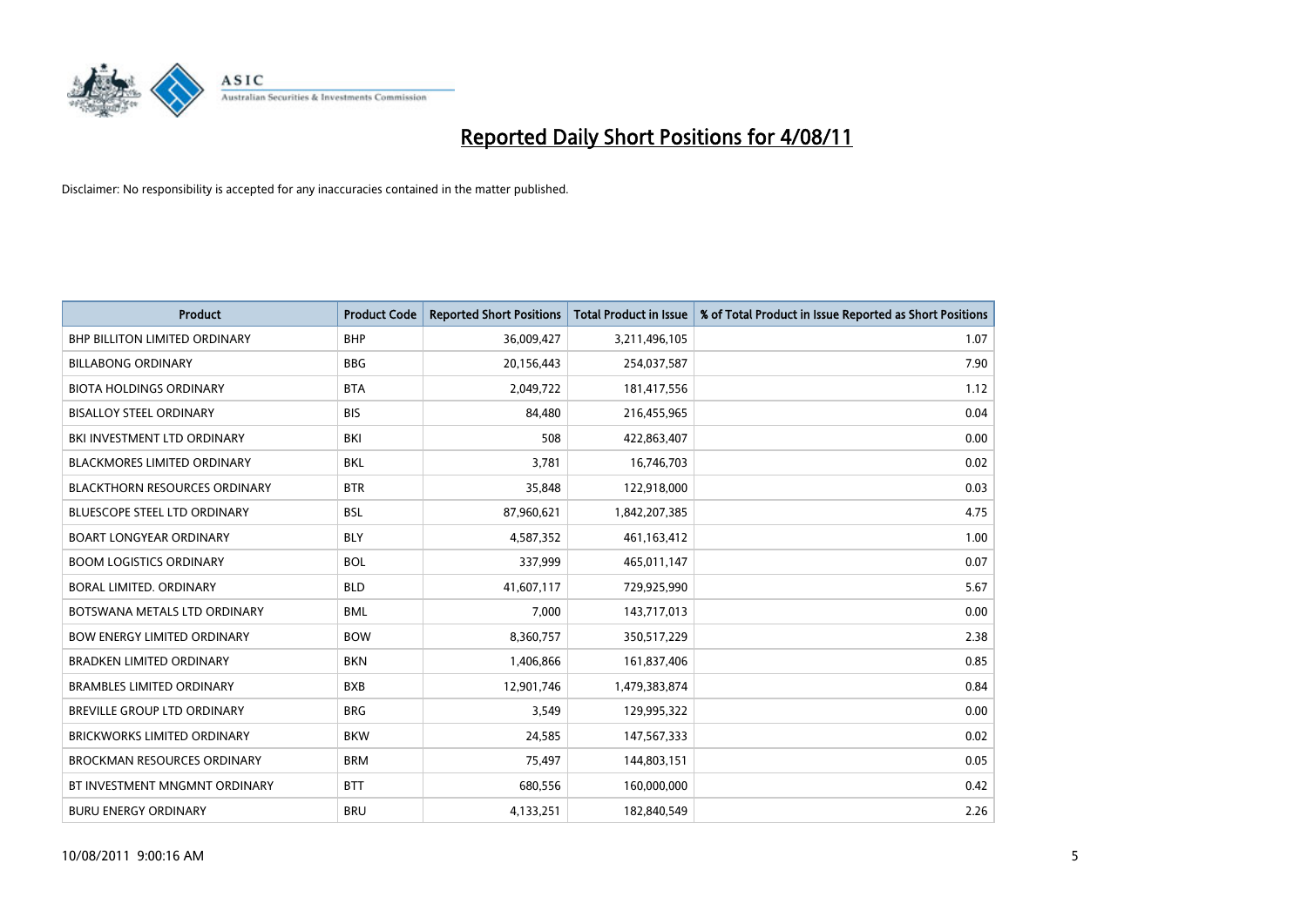

| <b>Product</b>                             | <b>Product Code</b> | <b>Reported Short Positions</b> | <b>Total Product in Issue</b> | % of Total Product in Issue Reported as Short Positions |
|--------------------------------------------|---------------------|---------------------------------|-------------------------------|---------------------------------------------------------|
| <b>BWP TRUST ORDINARY UNITS</b>            | <b>BWP</b>          | 1,163,788                       | 520,012,793                   | 0.22                                                    |
| CABCHARGE AUSTRALIA ORDINARY               | CAB                 | 810,107                         | 120,437,014                   | 0.65                                                    |
| <b>CALTEX AUSTRALIA ORDINARY</b>           | <b>CTX</b>          | 7,240,617                       | 270,000,000                   | 2.64                                                    |
| CAMPBELL BROTHERS ORDINARY                 | CPB                 | 155,049                         | 67,503,411                    | 0.23                                                    |
| CAPE LAMBERT RES LTD ORDINARY              | <b>CFE</b>          | 1,076,934                       | 626,399,603                   | 0.17                                                    |
| CARABELLA RES LTD ORDINARY                 | <b>CLR</b>          | 474,941                         | 81,626,580                    | 0.58                                                    |
| <b>CARBON ENERGY ORDINARY</b>              | <b>CNX</b>          | 3,039,155                       | 698,517,858                   | 0.42                                                    |
| <b>CARDNO LIMITED ORDINARY</b>             | <b>CDD</b>          | 108,870                         | 109,780,032                   | 0.09                                                    |
| CARNARVON PETROLEUM ORDINARY               | <b>CVN</b>          | 3,431,835                       | 690,320,634                   | 0.49                                                    |
| <b>CARNEGIE WAVE ENERGY ORDINARY</b>       | <b>CWE</b>          | 83.000                          | 899,087,627                   | 0.01                                                    |
| CARPATHIAN RESOURCES ORDINARY              | <b>CPN</b>          | 75,000                          | 265,533,501                   | 0.03                                                    |
| CARPENTARIA EXP. LTD ORDINARY              | CAP                 | 9,777                           | 98,741,301                    | 0.01                                                    |
| CARSALES.COM LTD ORDINARY                  | <b>CRZ</b>          | 12,282,528                      | 233,729,722                   | 5.24                                                    |
| CASH CONVERTERS ORD/DIV ACCESS             | CCV                 | 193,692                         | 379,761,025                   | 0.04                                                    |
| <b>CASPIAN OIL &amp; GAS ORDINARY</b>      | <b>CIG</b>          | 50,000                          | 1,331,500,513                 | 0.00                                                    |
| CATALPA RESOURCES ORDINARY                 | CAH                 | 216,550                         | 178,095,822                   | 0.12                                                    |
| <b>CEC GROUP LIMITED ORDINARY</b>          | <b>CEG</b>          | 1,750                           | 79,662,662                    | 0.00                                                    |
| <b>CELLNET GROUP ORDINARY</b>              | <b>CLT</b>          | 1,342                           | 61,286,754                    | 0.00                                                    |
| CENTRAL PETROLEUM ORDINARY                 | <b>CTP</b>          | 11,455                          | 982,298,842                   | 0.00                                                    |
| <b>CENTRO PROPERTIES UNITS/ORD STAPLED</b> | <b>CNP</b>          | 6,692                           | 972.414.514                   | 0.00                                                    |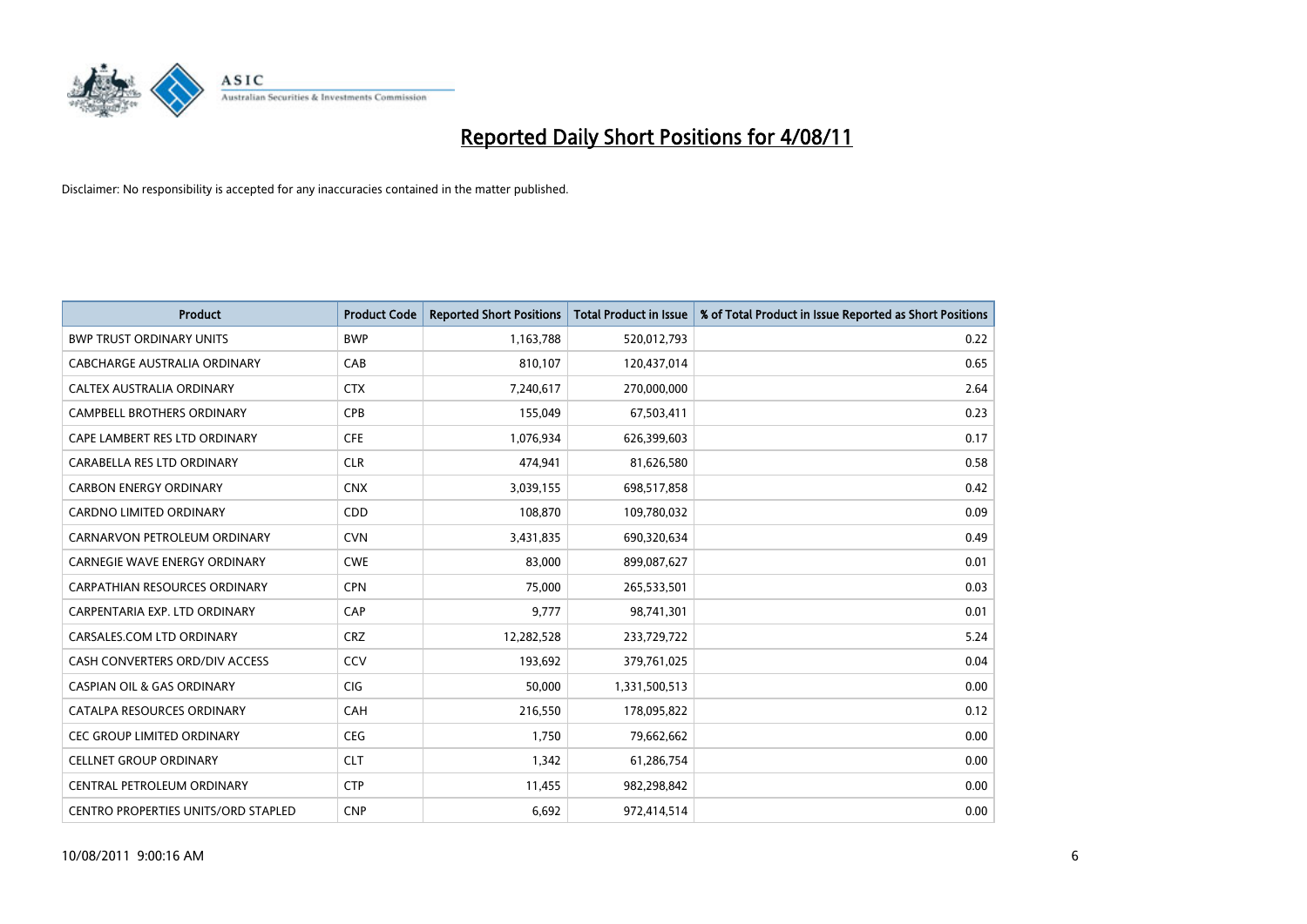

| <b>Product</b>                                | <b>Product Code</b> | <b>Reported Short Positions</b> | <b>Total Product in Issue</b> | % of Total Product in Issue Reported as Short Positions |
|-----------------------------------------------|---------------------|---------------------------------|-------------------------------|---------------------------------------------------------|
| <b>CENTRO RETAIL GROUP STAPLED SECURITIES</b> | <b>CER</b>          | 854,674                         | 2,286,399,424                 | 0.03                                                    |
| <b>CERAMIC FUEL CELLS ORDINARY</b>            | <b>CFU</b>          | 1,288,514                       | 1,201,353,566                 | 0.10                                                    |
| <b>CFS RETAIL PROPERTY UNITS</b>              | <b>CFX</b>          | 42,589,342                      | 2,839,591,911                 | 1.48                                                    |
| CGA MINING LIMITED ORDINARY                   | <b>CGX</b>          | 216,182                         | 333,425,726                   | 0.06                                                    |
| <b>CHALICE GOLD MINES ORDINARY</b>            | <b>CHN</b>          | 200                             | 250,030,886                   | 0.00                                                    |
| <b>CHALLENGER DIV.PRO. STAPLED UNITS</b>      | <b>CDI</b>          | 131,273                         | 903,470,988                   | 0.01                                                    |
| <b>CHALLENGER INFRAST, STAPLED UNITS</b>      | <b>CIF</b>          | 8,204                           | 316,223,785                   | 0.00                                                    |
| <b>CHALLENGER LIMITED ORDINARY</b>            | CGF                 | 6,793,259                       | 496,747,954                   | 1.36                                                    |
| CHANDLER MACLEOD LTD ORDINARY                 | <b>CMG</b>          | 11,970                          | 466,466,720                   | 0.00                                                    |
| CHARTER HALL GROUP STAPLED US PROHIBIT.       | <b>CHC</b>          | 1,342,442                       | 308,040,283                   | 0.44                                                    |
| <b>CHARTER HALL OFFICE UNIT</b>               | COO                 | 2,767,341                       | 493,319,730                   | 0.56                                                    |
| <b>CHARTER HALL RETAIL UNITS</b>              | <b>CQR</b>          | 190,211                         | 302,162,079                   | 0.06                                                    |
| CITIGOLD CORP LTD ORDINARY                    | <b>CTO</b>          | 2,059,217                       | 1,105,078,301                 | 0.18                                                    |
| <b>CLARIUS GRP LTD ORDINARY</b>               | <b>CND</b>          | 130.773                         | 88,161,315                    | 0.15                                                    |
| <b>CLEAN SEAS TUNA ORDINARY</b>               | <b>CSS</b>          | 62,905                          | 480,829,414                   | 0.01                                                    |
| CLINUVEL PHARMACEUT, ORDINARY                 | <b>CUV</b>          | 4,127                           | 30,381,706                    | 0.01                                                    |
| <b>CLOUGH LIMITED ORDINARY</b>                | <b>CLO</b>          | 342,992                         | 769,801,269                   | 0.04                                                    |
| <b>COAL &amp; ALLIED ORDINARY</b>             | <b>CNA</b>          | 13,737                          | 86,584,735                    | 0.01                                                    |
| COAL OF AFRICA LTD ORDINARY                   | <b>CZA</b>          | 915,638                         | 531,139,661                   | 0.17                                                    |
| <b>COALSPUR MINES LTD ORDINARY</b>            | <b>CPL</b>          | 1,106,871                       | 579,768,744                   | 0.18                                                    |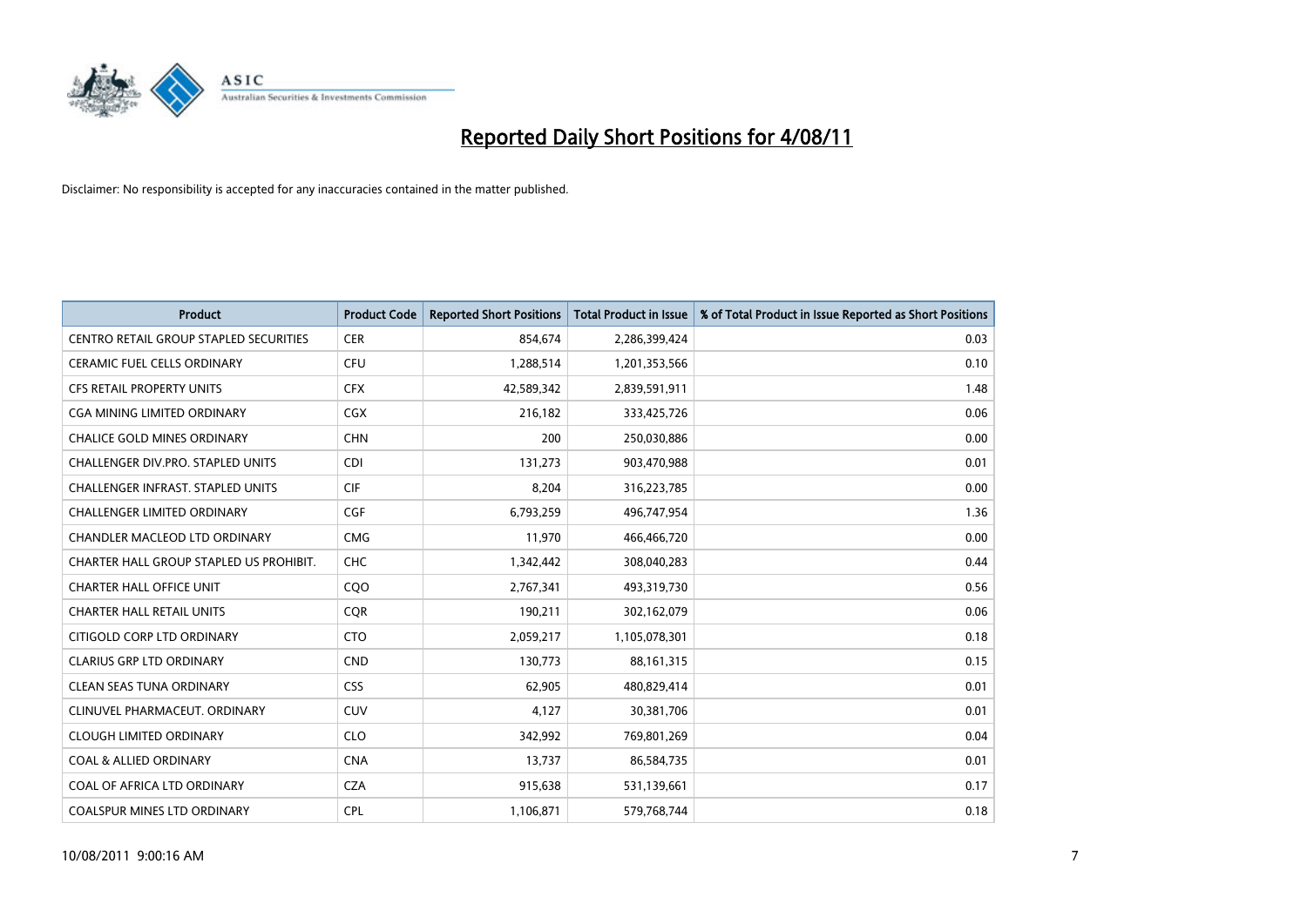

| <b>Product</b>                       | <b>Product Code</b> | <b>Reported Short Positions</b> | <b>Total Product in Issue</b> | % of Total Product in Issue Reported as Short Positions |
|--------------------------------------|---------------------|---------------------------------|-------------------------------|---------------------------------------------------------|
| <b>COALWORKS LIMITED ORDINARY</b>    | <b>CWK</b>          | 513,994                         | 149,088,955                   | 0.34                                                    |
| COCA-COLA AMATIL ORDINARY            | <b>CCL</b>          | 7,633,013                       | 758,043,096                   | 1.00                                                    |
| <b>COCHLEAR LIMITED ORDINARY</b>     | <b>COH</b>          | 1,340,744                       | 56,746,620                    | 2.34                                                    |
| COCKATOO COAL ORDINARY               | <b>COK</b>          | 4,172,980                       | 1,016,196,908                 | 0.40                                                    |
| <b>COFFEY INTERNATIONAL ORDINARY</b> | COF                 | 9,591                           | 134,066,081                   | 0.01                                                    |
| <b>COKAL LTD ORDINARY</b>            | <b>CKA</b>          | 392,815                         | 129,321,735                   | 0.30                                                    |
| <b>COLLINS FOODS LTD ORDINARY</b>    | <b>CKF</b>          | 246,463                         | 93,000,003                    | 0.26                                                    |
| COMMONWEALTH BANK, ORDINARY          | <b>CBA</b>          | 23,211,828                      | 1,558,647,244                 | 1.46                                                    |
| COMMONWEALTH PROP ORDINARY UNITS     | <b>CPA</b>          | 35,871,566                      | 2,449,599,711                 | 1.47                                                    |
| <b>COMPASS RESOURCES ORDINARY</b>    | <b>CMR</b>          | 160,952                         | 147,402,920                   | 0.11                                                    |
| COMPUTERSHARE LTD ORDINARY           | <b>CPU</b>          | 3,653,436                       | 555,664,059                   | 0.63                                                    |
| <b>CONNECTEAST GROUP STAPLED</b>     | <b>CEU</b>          | 9,551,182                       | 3,940,145,951                 | 0.23                                                    |
| CONQUEST MINING ORDINARY             | CQT                 | 1,982,336                       | 583,241,478                   | 0.33                                                    |
| CONSOLIDATED MEDIA, ORDINARY         | <b>CMI</b>          | 3,331,942                       | 561,834,996                   | 0.59                                                    |
| CONTANGO MICROCAP ORDINARY           | <b>CTN</b>          | 7,500                           | 146,423,793                   | 0.01                                                    |
| CONTINENTAL COAL LTD ORDINARY        | CCC                 | 733,008                         | 2,415,170,317                 | 0.03                                                    |
| <b>COOPER ENERGY LTD ORDINARY</b>    | <b>COE</b>          | 89,539                          | 292,576,001                   | 0.03                                                    |
| <b>COPPER STRIKE LTD ORDINARY</b>    | <b>CSE</b>          | 714                             | 129,455,571                   | 0.00                                                    |
| <b>CORDLIFE LIMITED ORDINARY</b>     | CBB                 |                                 | 150,887,354                   | 0.00                                                    |
| <b>COUNT FINANCIAL ORDINARY</b>      | COU                 | 628,219                         | 262,247,830                   | 0.24                                                    |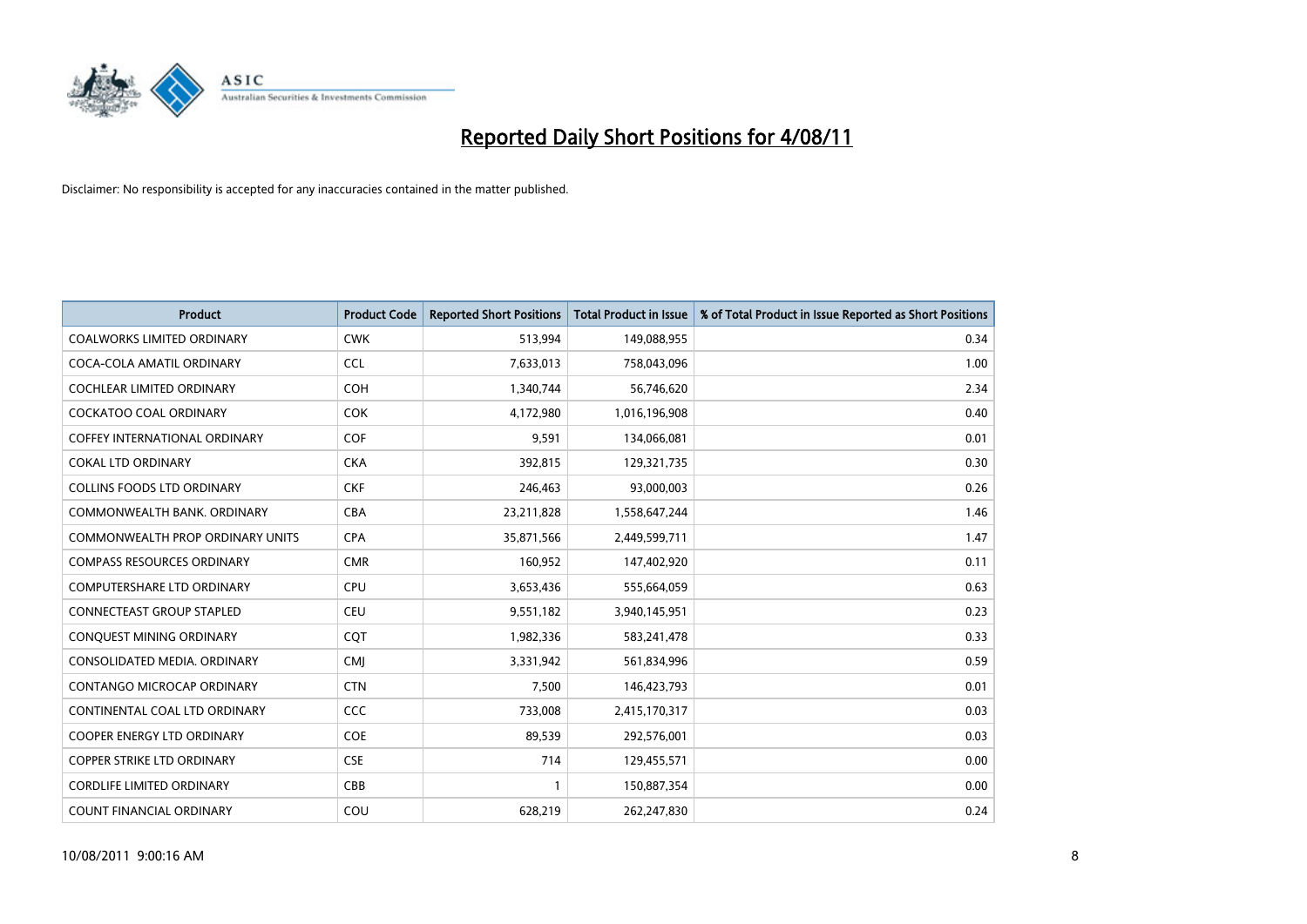

| <b>Product</b>                          | <b>Product Code</b> | <b>Reported Short Positions</b> | <b>Total Product in Issue</b> | % of Total Product in Issue Reported as Short Positions |
|-----------------------------------------|---------------------|---------------------------------|-------------------------------|---------------------------------------------------------|
| <b>CREDIT CORP GROUP ORDINARY</b>       | <b>CCP</b>          | 2,107                           | 45,210,752                    | 0.00                                                    |
| <b>CROMWELL PROP STAPLED SECURITIES</b> | <b>CMW</b>          | 82,912                          | 964,737,315                   | 0.01                                                    |
| <b>CROWN LIMITED ORDINARY</b>           | <b>CWN</b>          | 1,677,143                       | 754,131,800                   | 0.20                                                    |
| <b>CRUSADER RESOURCES ORDINARY</b>      | CAS                 | 298,903                         | 90,766,040                    | 0.33                                                    |
| <b>CSG LIMITED ORDINARY</b>             | CSV                 | 969,913                         | 282,567,499                   | 0.34                                                    |
| <b>CSL LIMITED ORDINARY</b>             | <b>CSL</b>          | 7,596,117                       | 527,960,909                   | 1.40                                                    |
| <b>CSR LIMITED ORDINARY</b>             | <b>CSR</b>          | 15,510,689                      | 506,000,315                   | 3.05                                                    |
| <b>CUDECO LIMITED ORDINARY</b>          | CDU                 | 1,575,843                       | 142,654,900                   | 1.09                                                    |
| <b>CUSTOMERS LIMITED ORDINARY</b>       | <b>CUS</b>          | 67,610                          | 134,869,357                   | 0.04                                                    |
| DART ENERGY LTD ORDINARY                | <b>DTE</b>          | 5,975,214                       | 720,674,545                   | 0.82                                                    |
| DAVID JONES LIMITED ORDINARY            | <b>DJS</b>          | 35,233,946                      | 520,751,395                   | 6.74                                                    |
| <b>DECMIL GROUP LIMITED ORDINARY</b>    | <b>DCG</b>          | 112,270                         | 124,254,568                   | 0.09                                                    |
| DEEP YELLOW LIMITED ORDINARY            | <b>DYL</b>          | 156,847                         | 1,127,534,458                 | 0.02                                                    |
| DEVINE LIMITED ORDINARY                 | <b>DVN</b>          | 1,000                           | 634,918,223                   | 0.00                                                    |
| DEXUS PROPERTY GROUP STAPLED UNITS      | <b>DXS</b>          | 46,037,794                      | 4,839,024,176                 | 0.95                                                    |
| DISCOVERY METALS LTD ORDINARY           | <b>DML</b>          | 6,490,815                       | 437,114,481                   | 1.46                                                    |
| DOMINO PIZZA ENTERPR ORDINARY           | <b>DMP</b>          | 297,225                         | 68,407,674                    | 0.43                                                    |
| DOWNER EDI LIMITED ORDINARY             | <b>DOW</b>          | 7,454,446                       | 429,100,296                   | 1.72                                                    |
| DRILLSEARCH ENERGY ORDINARY             | <b>DLS</b>          | 1,175,303                       | 305,176,742                   | 0.39                                                    |
| DUET GROUP STAPLED US PROHIBIT.         | <b>DUE</b>          | 3,527,560                       | 909,692,991                   | 0.38                                                    |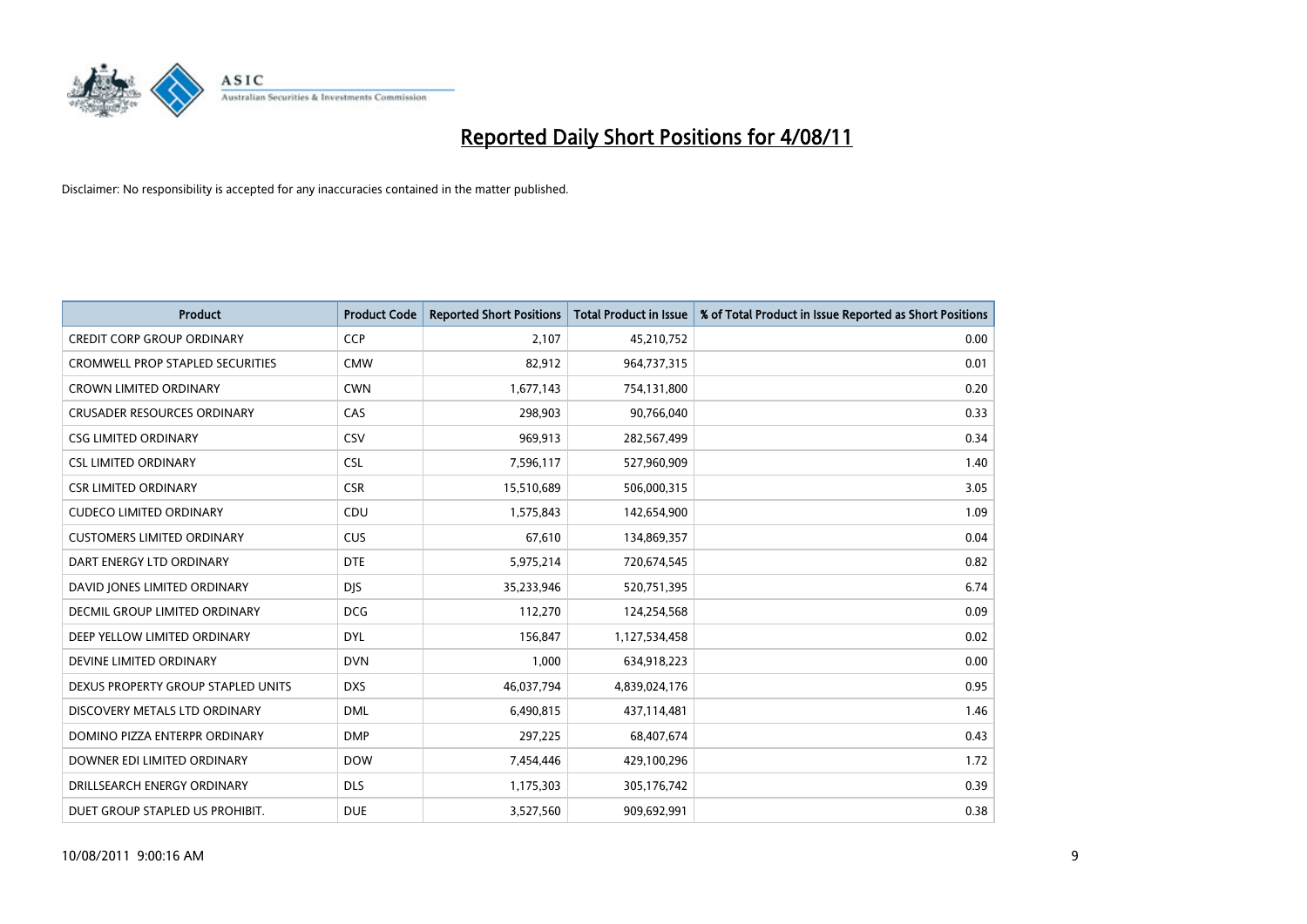

| <b>Product</b>                       | <b>Product Code</b> | <b>Reported Short Positions</b> | Total Product in Issue | % of Total Product in Issue Reported as Short Positions |
|--------------------------------------|---------------------|---------------------------------|------------------------|---------------------------------------------------------|
| DULUXGROUP LIMITED ORDINARY          | <b>DLX</b>          | 8,089,118                       | 367,456,259            | 2.20                                                    |
| DWS ADVANCED ORDINARY                | <b>DWS</b>          | 69,966                          | 132,362,763            | 0.05                                                    |
| EASTERN STAR GAS ORDINARY            | ESG                 | 14,422,038                      | 991,817,041            | 1.43                                                    |
| ECHO ENTERTAINMENT ORDINARY          | EGP                 | 1,980,731                       | 688,019,737            | 0.30                                                    |
| <b>ELDERS LIMITED ORDINARY</b>       | <b>ELD</b>          | 18,060,959                      | 448,598,480            | 4.00                                                    |
| ELDORADO GOLD CORP CDI 1:1           | EAU                 | 37,653                          | 11,658,431             | 0.32                                                    |
| ELEMENTAL MINERALS ORDINARY          | <b>ELM</b>          |                                 | 173,223,082            | 0.00                                                    |
| ELEMENTOS LIMITED ORDINARY           | <b>ELT</b>          | 8                               | 77,068,979             | 0.00                                                    |
| ELIXIR PETROLEUM LTD ORDINARY        | <b>EXR</b>          | 324,400                         | 188,988,472            | 0.17                                                    |
| <b>EMECO HOLDINGS ORDINARY</b>       | <b>EHL</b>          | 2,169,571                       | 631,237,586            | 0.32                                                    |
| ENERGIA MINERALS LTD ORDINARY        | <b>EMX</b>          | 139,366                         | 82,500,005             | 0.17                                                    |
| <b>ENERGY RESOURCES ORDINARY 'A'</b> | ERA                 | 5,462,395                       | 190,737,934            | 2.89                                                    |
| <b>ENERGY WORLD CORPOR. ORDINARY</b> | <b>EWC</b>          | 22,798,562                      | 1,734,166,672          | 1.31                                                    |
| <b>ENTEK ENERGY LTD ORDINARY</b>     | ETE                 | 489,903                         | 510,657,387            | 0.10                                                    |
| <b>ENTELLECT LIMITED ORDINARY</b>    | <b>ESN</b>          | 464,050                         | 985,337,932            | 0.05                                                    |
| <b>ENVESTRA LIMITED ORDINARY</b>     | <b>ENV</b>          | 3,567,862                       | 1,468,560,201          | 0.23                                                    |
| EUROZ LIMITED ORDINARY               | EZL                 | 84,000                          | 143,563,237            | 0.06                                                    |
| EXTRACT RESOURCES ORDINARY           | <b>EXT</b>          | 567,306                         | 251,336,404            | 0.21                                                    |
| FAIRFAX MEDIA LTD ORDINARY           | <b>FXI</b>          | 302,718,073                     | 2,351,955,725          | 12.88                                                   |
| FANTASTIC HOLDINGS ORDINARY          | <b>FAN</b>          | 347,551                         | 102,739,538            | 0.34                                                    |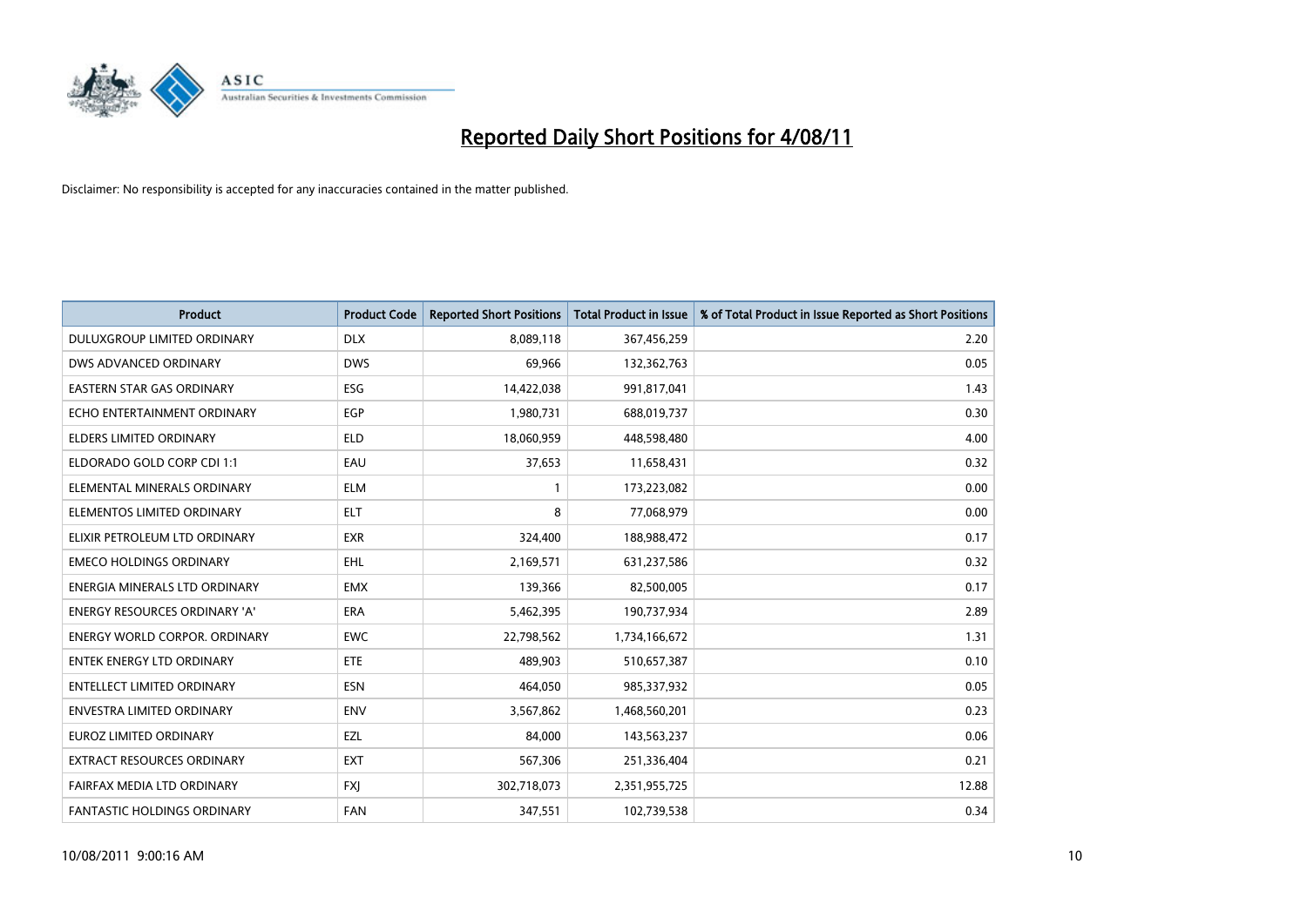

| <b>Product</b>                        | <b>Product Code</b> | <b>Reported Short Positions</b> | <b>Total Product in Issue</b> | % of Total Product in Issue Reported as Short Positions |
|---------------------------------------|---------------------|---------------------------------|-------------------------------|---------------------------------------------------------|
| <b>FAR LTD ORDINARY</b>               | <b>FAR</b>          | 21,276,945                      | 1,245,401,164                 | 1.71                                                    |
| FERRAUS LIMITED ORDINARY              | <b>FRS</b>          | 370                             | 249,598,565                   | 0.00                                                    |
| FISHER & PAYKEL APP. ORDINARY         | <b>FPA</b>          | 21,298                          | 724,235,162                   | 0.00                                                    |
| FISHER & PAYKEL H. ORDINARY           | <b>FPH</b>          | 2,518,208                       | 525,362,450                   | 0.48                                                    |
| FKP PROPERTY GROUP STAPLED SECURITIES | <b>FKP</b>          | 29,597,018                      | 1,185,077,223                 | 2.47                                                    |
| FLEETWOOD CORP ORDINARY               | <b>FWD</b>          | 560,486                         | 57,847,937                    | 0.95                                                    |
| FLETCHER BUILDING ORDINARY            | <b>FBU</b>          | 7,239,775                       | 678,573,570                   | 1.06                                                    |
| FLEXIGROUP LIMITED ORDINARY           | <b>FXL</b>          | 29,434                          | 276,292,173                   | 0.01                                                    |
| <b>FLIGHT CENTRE ORDINARY</b>         | <b>FLT</b>          | 4,504,102                       | 99,959,845                    | 4.49                                                    |
| FLINDERS MINES LTD ORDINARY           | <b>FMS</b>          | 21,247,962                      | 1,820,839,571                 | 1.15                                                    |
| <b>FOCUS MINERALS LTD ORDINARY</b>    | <b>FML</b>          | 400,000                         | 3,440,515,431                 | 0.01                                                    |
| <b>FORGE GROUP LIMITED ORDINARY</b>   | <b>FGE</b>          | 107,101                         | 82,924,014                    | 0.12                                                    |
| FORTE ENERGY NL ORDINARY              | <b>FTE</b>          | 2,658,986                       | 695,589,311                   | 0.38                                                    |
| FORTESCUE METALS GRP ORDINARY         | <b>FMG</b>          | 49,294,933                      | 3,113,348,659                 | 1.57                                                    |
| <b>FOSTER'S GROUP ORDINARY</b>        | <b>FGL</b>          | 9,100,784                       | 1,940,894,542                 | 0.48                                                    |
| FTD CORPORATION ORDINARY              | <b>FTD</b>          | 8,088                           | 36,474,593                    | 0.02                                                    |
| <b>FUNTASTIC LIMITED ORDINARY</b>     | <b>FUN</b>          | 322,528                         | 340,997,682                   | 0.09                                                    |
| <b>G.U.D. HOLDINGS ORDINARY</b>       | GUD                 | 383,267                         | 69,089,611                    | 0.55                                                    |
| <b>GALAXY RESOURCES ORDINARY</b>      | GXY                 | 1,712,630                       | 323,327,000                   | 0.53                                                    |
| <b>GEODYNAMICS LIMITED ORDINARY</b>   | GDY                 | 35,392                          | 337,084,174                   | 0.01                                                    |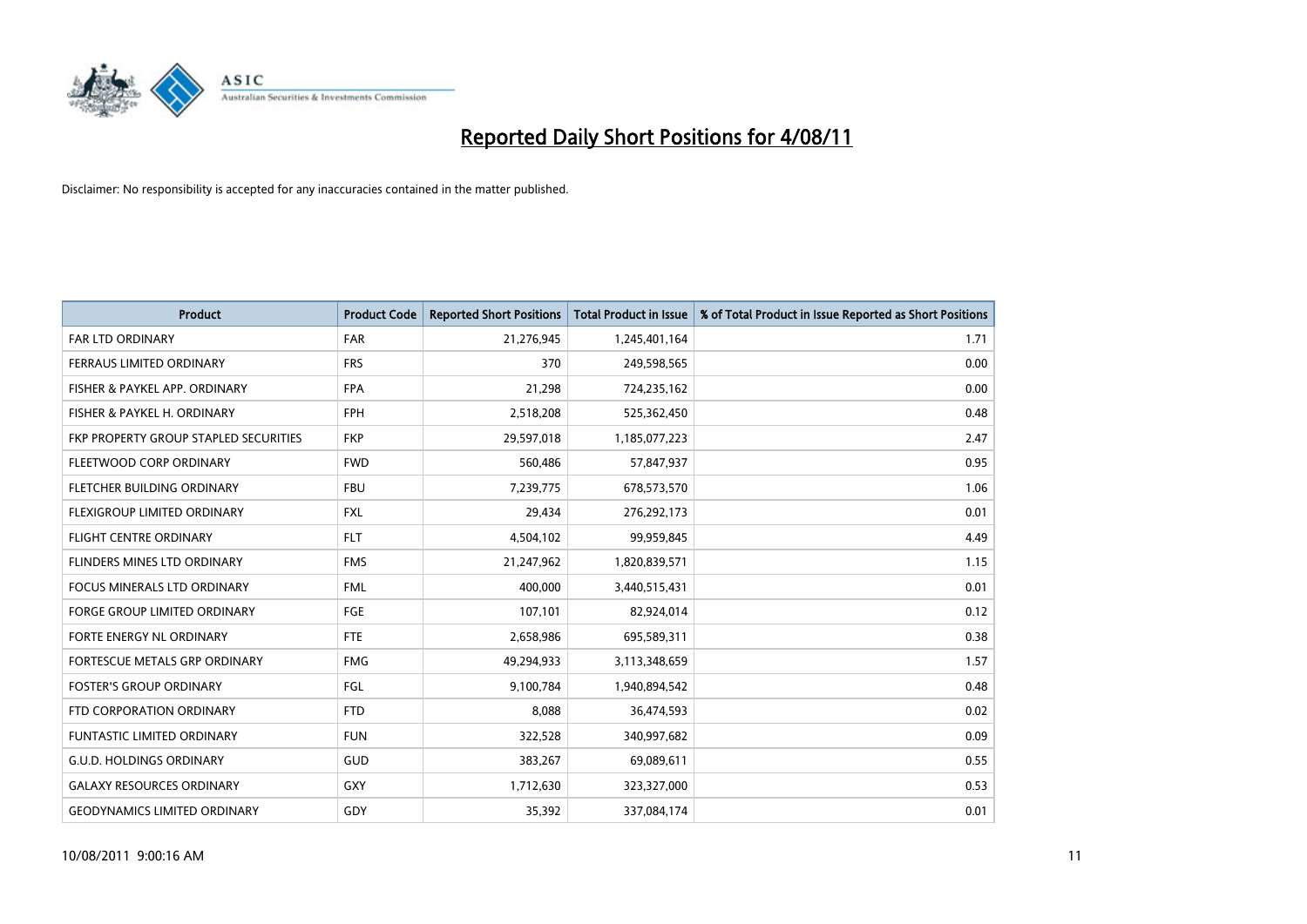

| <b>Product</b>                            | <b>Product Code</b> | <b>Reported Short Positions</b> | <b>Total Product in Issue</b> | % of Total Product in Issue Reported as Short Positions |
|-------------------------------------------|---------------------|---------------------------------|-------------------------------|---------------------------------------------------------|
| <b>GINDALBIE METALS LTD ORDINARY</b>      | <b>GBG</b>          | 40,672,849                      | 988,710,739                   | 4.12                                                    |
| <b>GLOBAL MINING ORDINARY</b>             | <b>GMI</b>          | 8.951                           | 191,820,968                   | 0.00                                                    |
| <b>GLOUCESTER COAL ORDINARY</b>           | GCL                 | 651,857                         | 202,905,967                   | 0.32                                                    |
| <b>GME RESOURCES LTD ORDINARY</b>         | <b>GME</b>          | 800                             | 322,635,902                   | 0.00                                                    |
| <b>GOLD ONE INT LTD ORDINARY</b>          | GDO                 | 165,805                         | 808,990,251                   | 0.02                                                    |
| <b>GOLDEN WEST RESOURCE ORDINARY</b>      | <b>GWR</b>          | 1,617                           | 192,082,567                   | 0.00                                                    |
| <b>GOODMAN FIELDER, ORDINARY</b>          | <b>GFF</b>          | 26,936,771                      | 1,380,386,438                 | 1.93                                                    |
| <b>GOODMAN GROUP STAPLED US PROHIBIT.</b> | <b>GMG</b>          | 26,425,593                      | 7,394,607,411                 | 0.34                                                    |
| <b>GPT GROUP STAPLED SEC.</b>             | <b>GPT</b>          | 14,807,295                      | 1,855,529,431                 | 0.78                                                    |
| <b>GRAINCORP LIMITED A CLASS ORDINARY</b> | <b>GNC</b>          | 960,739                         | 198,318,900                   | 0.46                                                    |
| <b>GRANGE RESOURCES, ORDINARY</b>         | <b>GRR</b>          | 188,313                         | 1,153,181,487                 | 0.01                                                    |
| <b>GREENCAP LIMITED ORDINARY</b>          | GCG                 |                                 | 262,515,385                   | 0.00                                                    |
| <b>GREENLAND MIN EN LTD ORDINARY</b>      | GGG                 | 2,217,278                       | 410,407,582                   | 0.55                                                    |
| <b>GRYPHON MINERALS LTD ORDINARY</b>      | GRY                 | 2,336,391                       | 299,922,058                   | 0.76                                                    |
| <b>GUILDFORD COAL LTD ORDINARY</b>        | <b>GUF</b>          | 1,701,174                       | 217,469,617                   | 0.78                                                    |
| <b>GUINNESS PEAT GROUP. CDI 1:1</b>       | <b>GPG</b>          | 1,226,319                       | 252,553,989                   | 0.48                                                    |
| <b>GUNNS LIMITED ORDINARY</b>             | <b>GNS</b>          | 69,847,712                      | 848,401,559                   | 8.23                                                    |
| <b>GWA GROUP LTD ORDINARY</b>             | <b>GWA</b>          | 7,358,911                       | 301,525,014                   | 2.41                                                    |
| HARVEY NORMAN ORDINARY                    | <b>HVN</b>          | 57,706,530                      | 1,062,316,784                 | 5.42                                                    |
| <b>HASTIE GROUP LIMITED ORDINARY</b>      | <b>HST</b>          | 9,713,089                       | 1,367,511,426                 | 0.72                                                    |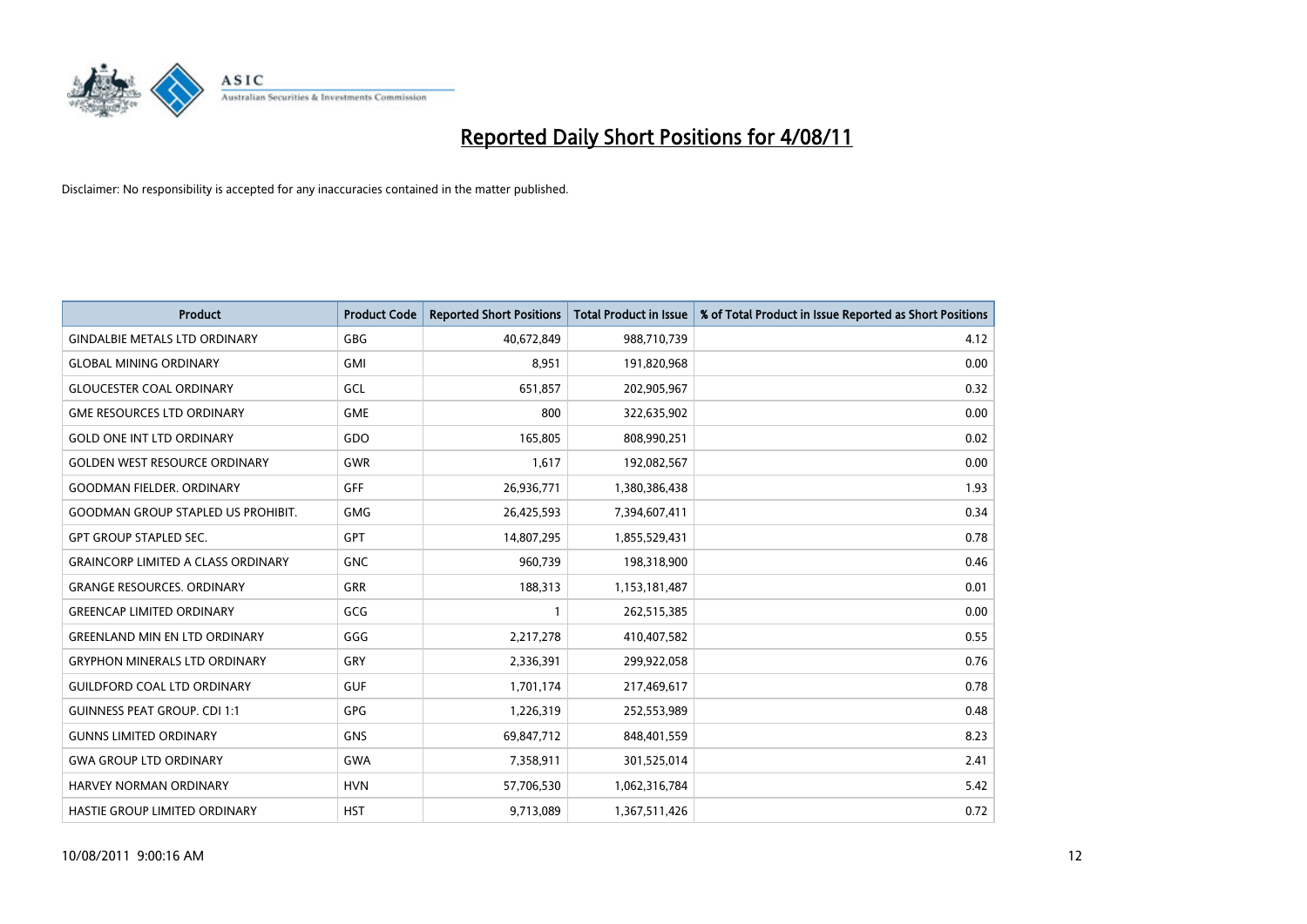

| <b>Product</b>                        | <b>Product Code</b> | <b>Reported Short Positions</b> | <b>Total Product in Issue</b> | % of Total Product in Issue Reported as Short Positions |
|---------------------------------------|---------------------|---------------------------------|-------------------------------|---------------------------------------------------------|
| HASTINGS DIVERSIFIED STAPLED SECURITY | <b>HDF</b>          | 2,118,120                       | 530,001,072                   | 0.39                                                    |
| HEARTWARE INT INC CDI 35:1            | <b>HIN</b>          | 272,008                         | 48,598,550                    | 0.56                                                    |
| <b>HENDERSON GROUP CDI 1:1</b>        | <b>HGG</b>          | 5,877,231                       | 628,839,582                   | 0.93                                                    |
| HFA HOLDINGS LIMITED ORDINARY         | <b>HFA</b>          | 455,023                         | 117,332,831                   | 0.38                                                    |
| <b>HIGHLANDS PACIFIC ORDINARY</b>     | HIG                 | 2,415,464                       | 686,082,148                   | 0.35                                                    |
| HILLGROVE RES LTD ORDINARY            | <b>HGO</b>          | 1,212,253                       | 793,698,575                   | 0.15                                                    |
| HILLS HOLDINGS LTD ORDINARY           | <b>HIL</b>          | 3,694,139                       | 249,139,016                   | 1.50                                                    |
| HORIZON OIL LIMITED ORDINARY          | <b>HZN</b>          | 10,374,767                      | 1,130,811,515                 | 0.91                                                    |
| HUNNU COAL LIMITED ORDINARY           | <b>HUN</b>          | 206,796                         | 216,565,002                   | 0.09                                                    |
| <b>ICASH PAYMENT SYSTEM ORDINARY</b>  | <b>ICP</b>          | 25,651                          | 92,331,975                    | 0.03                                                    |
| <b>ICON ENERGY LIMITED ORDINARY</b>   | <b>ICN</b>          | 67,000                          | 469,301,394                   | 0.01                                                    |
| <b>IINET LIMITED ORDINARY</b>         | <b>IIN</b>          | 1,421,894                       | 152,169,119                   | 0.92                                                    |
| <b>IKWEZI MINING LTD ORDINARY</b>     | <b>IKW</b>          | 2,683,423                       | 168,800,000                   | 1.59                                                    |
| <b>ILUKA RESOURCES ORDINARY</b>       | ILU                 | 2,203,876                       | 418,700,517                   | 0.51                                                    |
| <b>IMDEX LIMITED ORDINARY</b>         | <b>IMD</b>          | 137,510                         | 199,414,165                   | 0.05                                                    |
| IMF (AUSTRALIA) LTD ORDINARY          | <b>IMF</b>          | 329,821                         | 123,828,193                   | 0.26                                                    |
| <b>IMX RESOURCES LTD ORDINARY</b>     | <b>IXR</b>          | 20,000                          | 262,612,803                   | 0.01                                                    |
| <b>INCITEC PIVOT ORDINARY</b>         | IPL                 | 2,787,224                       | 1,628,730,107                 | 0.16                                                    |
| <b>INDAGO RESOURCES LTD ORDINARY</b>  | <b>IDG</b>          | 8,179                           | 4,920,997                     | 0.17                                                    |
| INDEPENDENCE GROUP ORDINARY           | <b>IGO</b>          | 1,026,686                       | 202,907,135                   | 0.51                                                    |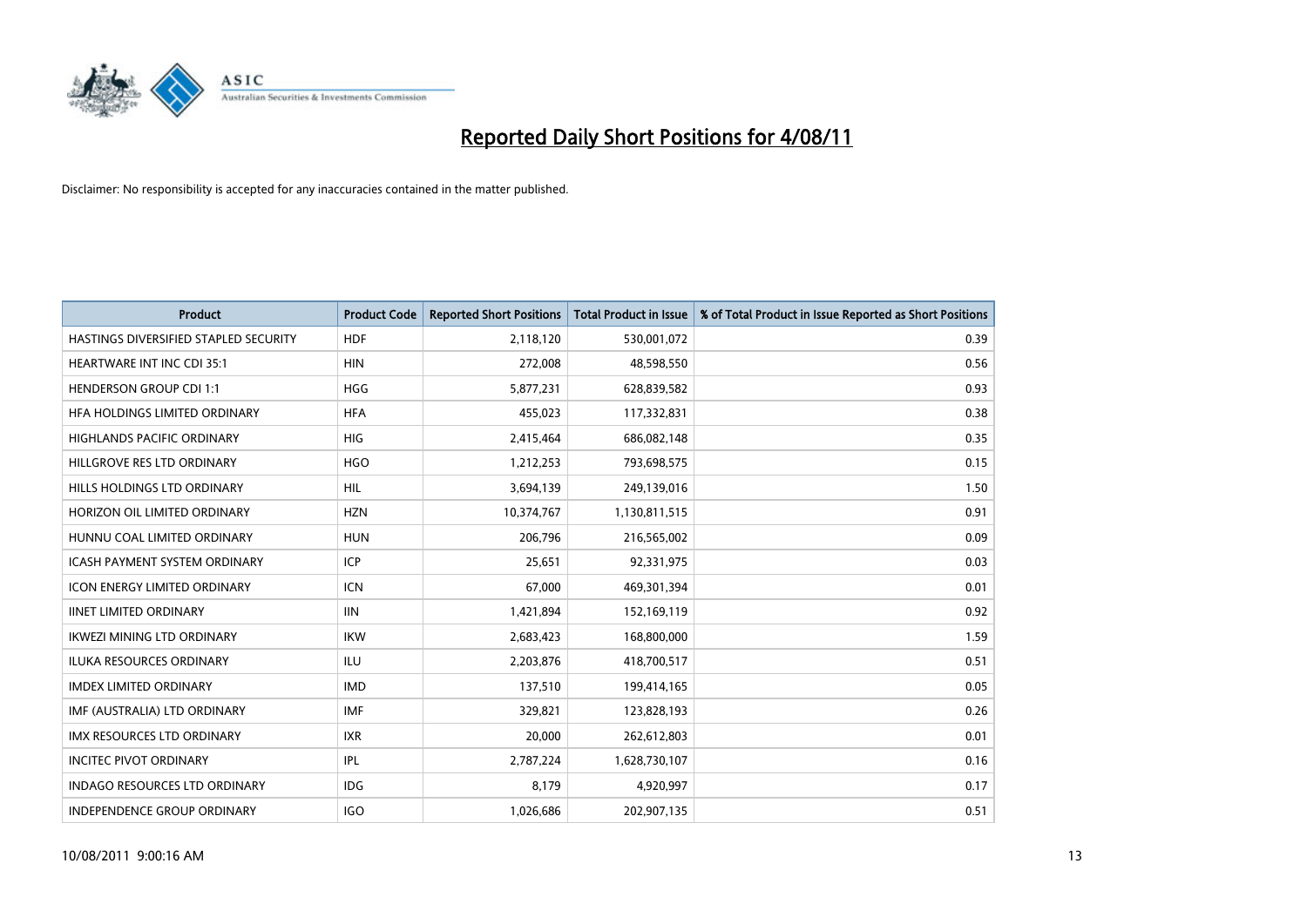

| <b>Product</b>                            | <b>Product Code</b> | <b>Reported Short Positions</b> | <b>Total Product in Issue</b> | % of Total Product in Issue Reported as Short Positions |
|-------------------------------------------|---------------------|---------------------------------|-------------------------------|---------------------------------------------------------|
| <b>INDOPHIL RESOURCES ORDINARY</b>        | <b>IRN</b>          | 15,011,763                      | 995,437,860                   | 1.50                                                    |
| <b>INDUSTREA LIMITED ORDINARY</b>         | IDL                 | 1,702,032                       | 364,733,566                   | 0.47                                                    |
| <b>INFIGEN ENERGY STAPLED SECURITIES</b>  | <b>IFN</b>          | 4,338,977                       | 762,265,972                   | 0.57                                                    |
| ING RE COM GROUP STAPLED SECURITIES       | ILF                 | 9,075                           | 441,029,194                   | 0.00                                                    |
| <b>INSURANCE AUSTRALIA ORDINARY</b>       | <b>IAG</b>          | 10,934,755                      | 2,079,034,021                 | 0.52                                                    |
| INT GOLDFIELDS LTD ORDINARY               | <b>IGS</b>          | 11,197,682                      | 571,520,386                   | 1.96                                                    |
| INTEGRA MINING LTD, ORDINARY              | <b>IGR</b>          | 4,940,732                       | 841,525,727                   | 0.59                                                    |
| <b>INTREPID MINES ORDINARY</b>            | <b>IAU</b>          | 5,121,528                       | 522,300,939                   | 0.96                                                    |
| INVESTA OFFICE FUND STAPLED SECURITIES    | <b>IOF</b>          | 12,193,324                      | 2,729,071,212                 | 0.45                                                    |
| <b>INVOCARE LIMITED ORDINARY</b>          | <b>IVC</b>          | 943,717                         | 107,912,897                   | 0.88                                                    |
| <b>ION LIMITED ORDINARY</b>               | <b>ION</b>          | 164,453                         | 256,365,105                   | 0.06                                                    |
| <b>IOOF HOLDINGS LTD ORDINARY</b>         | IFL.                | 1,136,305                       | 229,794,395                   | 0.47                                                    |
| <b>IRESS MARKET TECH. ORDINARY</b>        | <b>IRE</b>          | 2,051,499                       | 126,992,462                   | 1.60                                                    |
| <b>IRON ORE HOLDINGS ORDINARY</b>         | <b>IOH</b>          | 48.336                          | 166,087,005                   | 0.02                                                    |
| ISHARES MSCI AUS 200 ISHARES MSCI AUS 200 | IOZ                 | 29,976                          | 2,400,836                     | 1.25                                                    |
| ISHARES MSCI EM MKTS CDI 1:1              | <b>IEM</b>          | 18,083                          | 425,700,000                   | 0.00                                                    |
| ISHARES S&P 500 CDI 1:1                   | <b>IVV</b>          | 16,162                          | 116,350,000                   | 0.01                                                    |
| ISHARES S&P HIGH DIV ISHARES S&P HIGH DIV | <b>IHD</b>          | 6,253                           | 2,300,931                     | 0.27                                                    |
| ISHARES SMALL ORDS ISHARES SMALL ORDS     | <b>ISO</b>          | 78,354                          | 3,901,916                     | 2.01                                                    |
| <b>IVANHOE AUSTRALIA ORDINARY</b>         | <b>IVA</b>          | 90,213                          | 418,709,553                   | 0.01                                                    |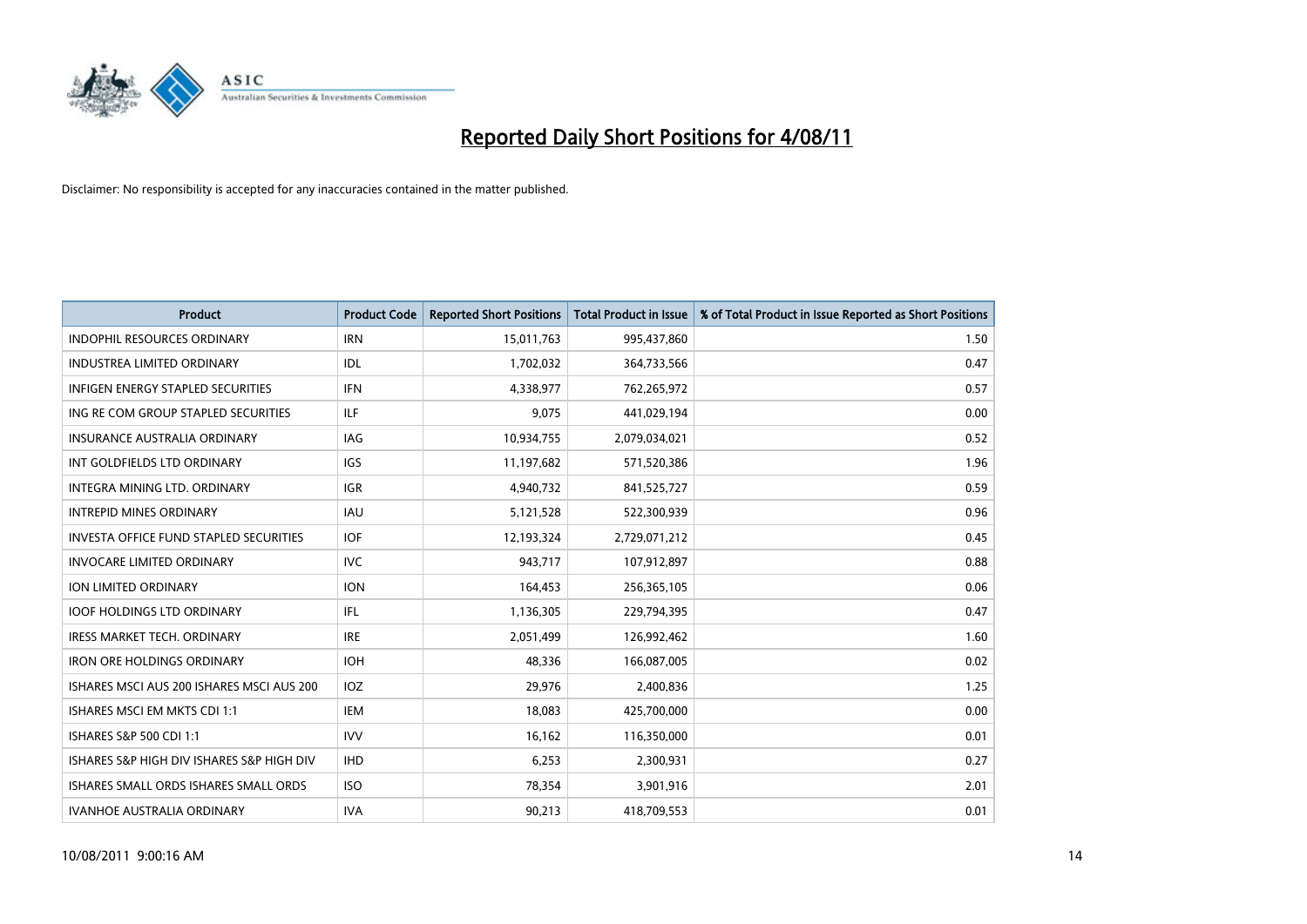

| <b>Product</b>                                  | <b>Product Code</b> | <b>Reported Short Positions</b> | <b>Total Product in Issue</b> | % of Total Product in Issue Reported as Short Positions |
|-------------------------------------------------|---------------------|---------------------------------|-------------------------------|---------------------------------------------------------|
| <b>JAMES HARDIE INDUST CHESS DEPOSITARY INT</b> | <b>JHX</b>          | 25,975,691                      | 437,311,611                   | 5.88                                                    |
| <b>JAMESON RESOURCES ORDINARY</b>               | <b>JAL</b>          | 1,600,000                       | 95,828,865                    | 1.67                                                    |
| <b>JB HI-FI LIMITED ORDINARY</b>                | <b>IBH</b>          | 17,902,741                      | 98,535,763                    | 18.16                                                   |
| <b>JUPITER MINES ORDINARY</b>                   | <b>IMS</b>          | 26,203                          | 1,561,035,037                 | 0.00                                                    |
| <b>KAGARA LTD ORDINARY</b>                      | KZL                 | 8,938,563                       | 717,943,836                   | 1.22                                                    |
| KAIRIKI ENERGY LTD RIGHTS 19-AUG-11             | <b>KIKRB</b>        | 840.000                         | 1,781,283,996                 | 0.05                                                    |
| KANGAROO RES LTD ORDINARY                       | <b>KRL</b>          | 600,000                         | 3,434,430,012                 | 0.02                                                    |
| KAROON GAS AUSTRALIA ORDINARY                   | <b>KAR</b>          | 1,831,071                       | 221,420,769                   | 0.82                                                    |
| KATHMANDU HOLD LTD ORDINARY                     | <b>KMD</b>          | 1,059,697                       | 200,000,000                   | 0.52                                                    |
| <b>KENTOR GOLD LIMITED ORDINARY</b>             | KGL                 | 14,501                          | 1,062,092,950                 | 0.00                                                    |
| <b>KEYBRIDGE CAPITAL ORDINARY</b>               | <b>KBC</b>          | 77,999                          | 172,070,564                   | 0.05                                                    |
| KIMBERLEY METALS LTD ORDINARY                   | <b>KBL</b>          | 1,820                           | 164,452,978                   | 0.00                                                    |
| KINGSGATE CONSOLID, ORDINARY                    | <b>KCN</b>          | 2,470,722                       | 135,338,157                   | 1.81                                                    |
| KINGSROSE MINING LTD ORDINARY                   | <b>KRM</b>          | 243,403                         | 266,088,064                   | 0.09                                                    |
| LEIGHTON HOLDINGS ORDINARY                      | LEI                 | 7,536,597                       | 336,515,596                   | 2.24                                                    |
| LEND LEASE GROUP UNIT/ORD STAPLED               | <b>LLC</b>          | 2,869,992                       | 570,915,669                   | 0.48                                                    |
| LEYSHON RESOURCES ORDINARY                      | LRL                 |                                 | 246,525,724                   | 0.00                                                    |
| LINC ENERGY LTD ORDINARY                        | <b>LNC</b>          | 6,356,928                       | 503,418,900                   | 1.26                                                    |
| LIQUEFIED NATURAL ORDINARY                      | LNG                 | 370,140                         | 267,699,015                   | 0.14                                                    |
| LUDOWICI LIMITED ORDINARY                       | LDW                 | 6,496                           | 29,353,354                    | 0.02                                                    |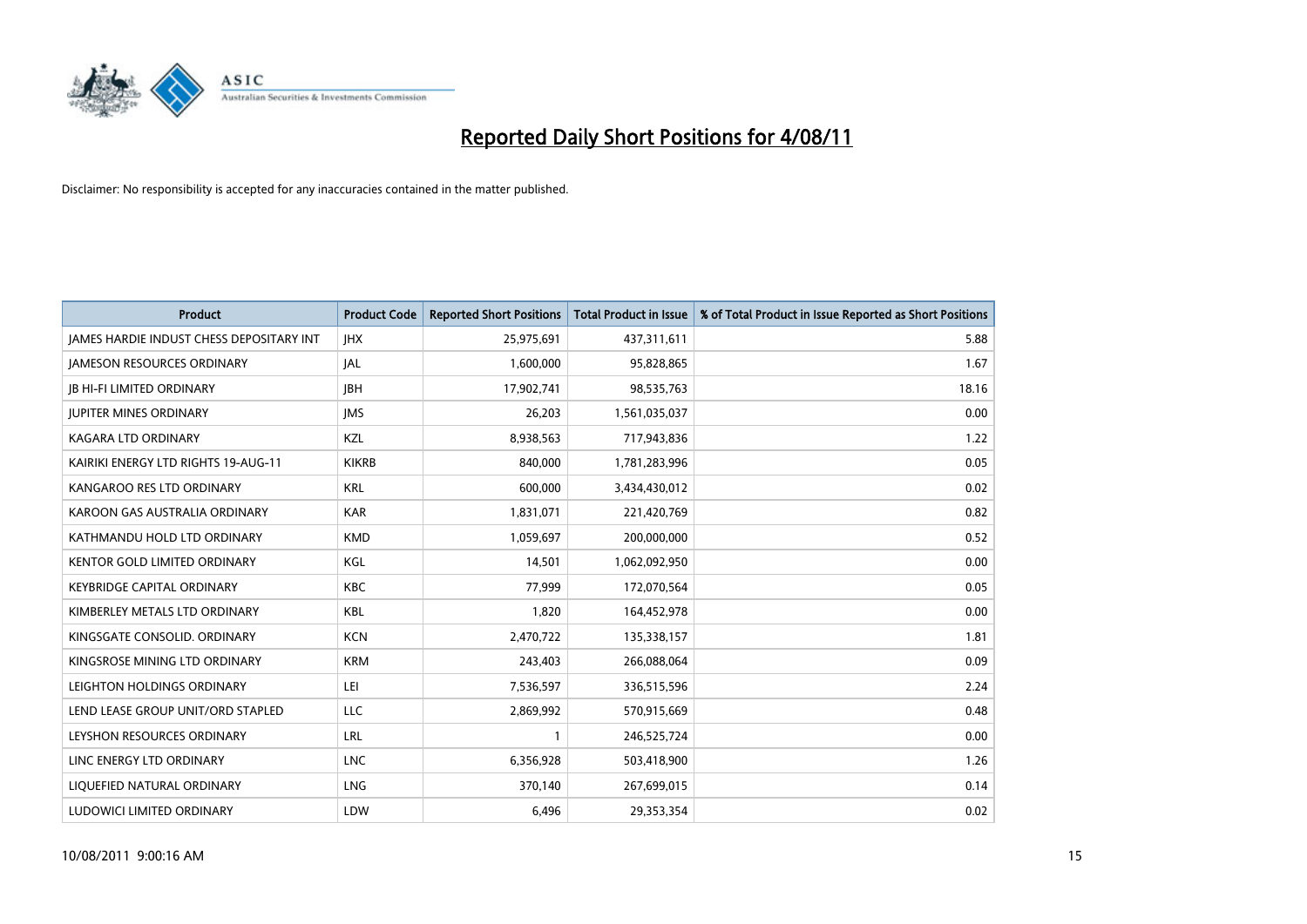

| <b>Product</b>                        | <b>Product Code</b> | <b>Reported Short Positions</b> | <b>Total Product in Issue</b> | % of Total Product in Issue Reported as Short Positions |
|---------------------------------------|---------------------|---------------------------------|-------------------------------|---------------------------------------------------------|
| LYNAS CORPORATION ORDINARY            | <b>LYC</b>          | 42,113,555                      | 1,713,646,913                 | 2.49                                                    |
| M2 TELECOMMUNICATION ORDINARY         | <b>MTU</b>          | 102,681                         | 123,731,285                   | 0.08                                                    |
| MACARTHUR COAL ORDINARY               | <b>MCC</b>          | 770,549                         | 302,092,343                   | 0.23                                                    |
| MACMAHON HOLDINGS ORDINARY            | <b>MAH</b>          | 6,441,320                       | 733,711,705                   | 0.87                                                    |
| MACO ATLAS ROADS GRP ORDINARY STAPLED | <b>MOA</b>          | 6,386,939                       | 452,345,907                   | 1.39                                                    |
| MACQUARIE GROUP LTD ORDINARY          | MQG                 | 4,933,821                       | 348,276,927                   | 1.40                                                    |
| MAP GROUP STAPLED US PROHIBIT.        | <b>MAP</b>          | 5,184,259                       | 1,861,210,782                 | 0.26                                                    |
| <b>MATRIX C &amp; E LTD ORDINARY</b>  | <b>MCE</b>          | 132,092                         | 77,081,507                    | 0.17                                                    |
| MCMILLAN SHAKESPEARE ORDINARY         | <b>MMS</b>          | 4,745                           | 68,081,810                    | 0.00                                                    |
| <b>MCPHERSON'S LTD ORDINARY</b>       | <b>MCP</b>          | 242,925                         | 72,401,758                    | 0.33                                                    |
| MEDUSA MINING LTD ORDINARY            | <b>MML</b>          | 1,951,498                       | 188,233,911                   | 1.02                                                    |
| MELBOURNE IT LIMITED ORDINARY         | MLB                 | 178,636                         | 80,662,621                    | 0.23                                                    |
| MEO AUSTRALIA LTD ORDINARY            | <b>MEO</b>          | 1,101,883                       | 539,913,260                   | 0.19                                                    |
| <b>MERMAID MARINE ORDINARY</b>        | <b>MRM</b>          | 2,014,385                       | 215,376,756                   | 0.92                                                    |
| MESOBLAST LIMITED ORDINARY            | <b>MSB</b>          | 1,730,426                       | 280,425,258                   | 0.62                                                    |
| METALS X LIMITED ORDINARY             | <b>MLX</b>          | 326,940                         | 1,365,661,782                 | 0.03                                                    |
| METCASH LIMITED ORDINARY              | <b>MTS</b>          | 35,195,081                      | 768,928,924                   | 4.57                                                    |
| METGASCO LIMITED ORDINARY             | <b>MEL</b>          | 646,719                         | 276,213,791                   | 0.24                                                    |
| METMINCO LIMITED ORDINARY             | <b>MNC</b>          | 2,727,564                       | 1,462,616,146                 | 0.20                                                    |
| MHM METALS LIMITED ORDINARY           | <b>MHM</b>          | 66,994                          | 102,252,570                   | 0.07                                                    |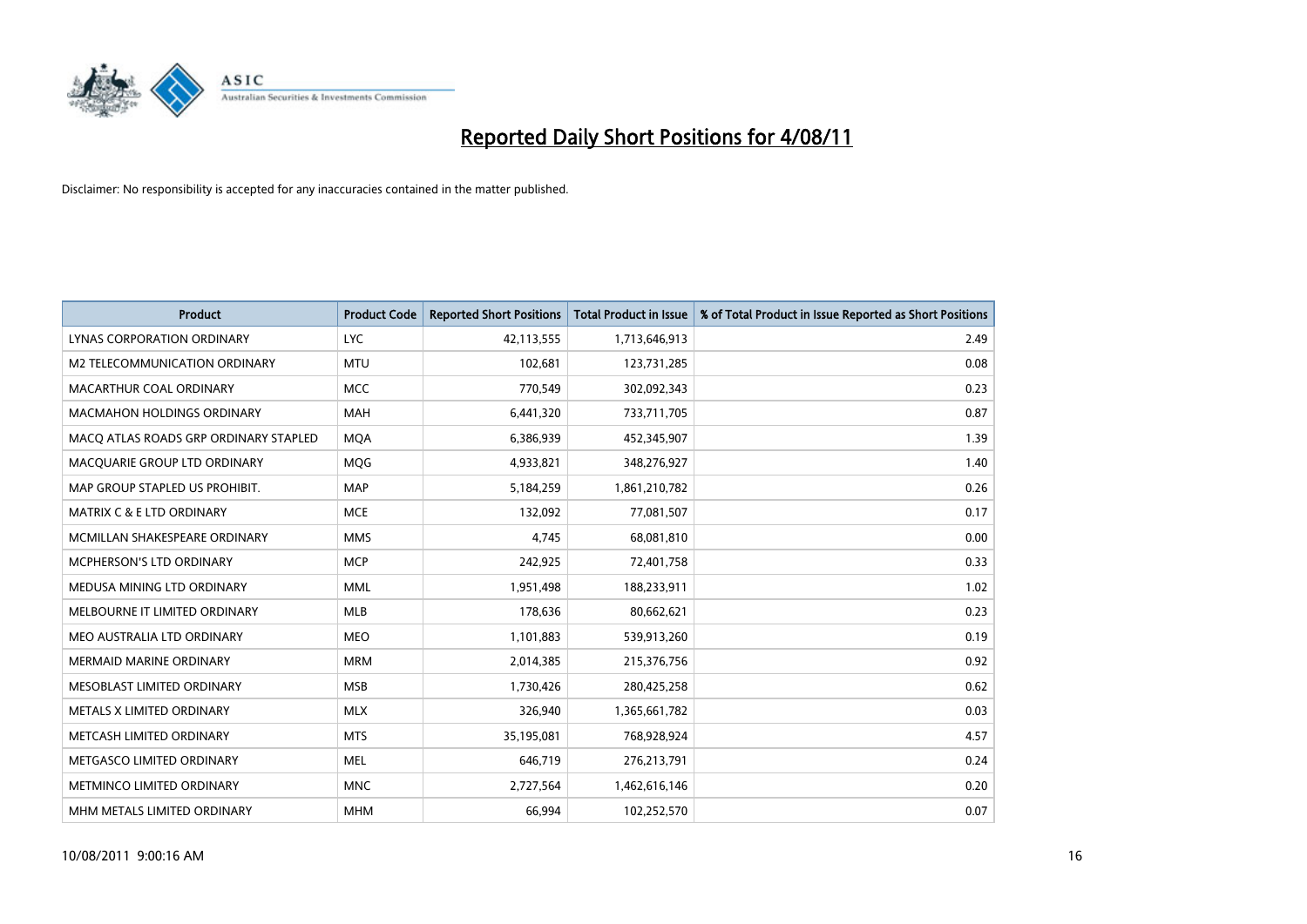

| <b>Product</b>                    | <b>Product Code</b> | <b>Reported Short Positions</b> | <b>Total Product in Issue</b> | % of Total Product in Issue Reported as Short Positions |
|-----------------------------------|---------------------|---------------------------------|-------------------------------|---------------------------------------------------------|
| MICLYN EXP OFFSHR ORDINARY        | <b>MIO</b>          | 323,636                         | 274,618,684                   | 0.11                                                    |
| MINARA RESOURCES ORDINARY         | <b>MRE</b>          | 17,304,442                      | 1,169,424,487                 | 1.48                                                    |
| MINCOR RESOURCES NL ORDINARY      | <b>MCR</b>          | 1,435,091                       | 200,608,804                   | 0.70                                                    |
| MINEMAKERS LIMITED ORDINARY       | <b>MAK</b>          | 44,227                          | 227,003,950                   | 0.02                                                    |
| MINERAL DEPOSITS ORDINARY         | <b>MDL</b>          | 219,627                         | 83,538,786                    | 0.25                                                    |
| MINERAL RESOURCES, ORDINARY       | <b>MIN</b>          | 540,378                         | 169,208,017                   | 0.32                                                    |
| MIRABELA NICKEL LTD ORDINARY      | <b>MBN</b>          | 12,979,656                      | 491,781,237                   | 2.62                                                    |
| MIRVAC GROUP STAPLED SECURITIES   | <b>MGR</b>          | 33,223,837                      | 3,416,924,188                 | 0.96                                                    |
| MISSION NEWENERGY ORDINARY        | <b>MBT</b>          | 1,400                           | 8,598,971                     | 0.02                                                    |
| MOLOPO ENERGY LTD ORDINARY        | <b>MPO</b>          | 1,532,996                       | 245,579,810                   | 0.62                                                    |
| MONADELPHOUS GROUP ORDINARY       | <b>MND</b>          | 790,966                         | 87,576,827                    | 0.88                                                    |
| MORTGAGE CHOICE LTD ORDINARY      | <b>MOC</b>          | 1,118                           | 119,948,255                   | 0.00                                                    |
| <b>MOUNT GIBSON IRON ORDINARY</b> | <b>MGX</b>          | 13,562,505                      | 1,082,570,693                 | 1.25                                                    |
| MSF SUGAR LIMITED ORDINARY        | <b>MSF</b>          | 29,108                          | 69,165,378                    | 0.04                                                    |
| MULTIPLEX SITES SITES             | <b>MXUPA</b>        | 172                             | 4,500,000                     | 0.00                                                    |
| MURCHISON METALS LTD ORDINARY     | <b>MMX</b>          | 13,545,795                      | 437,309,555                   | 3.06                                                    |
| <b>MYER HOLDINGS LTD ORDINARY</b> | <b>MYR</b>          | 35,061,920                      | 583,147,884                   | 6.01                                                    |
| <b>MYSTATE LIMITED ORDINARY</b>   | <b>MYS</b>          | 1,400                           | 67,439,158                    | 0.00                                                    |
| NANOSONICS LIMITED ORDINARY       | <b>NAN</b>          | 5,945                           | 230,490,585                   | 0.00                                                    |
| NATIONAL AUST. BANK ORDINARY      | <b>NAB</b>          | 12,470,286                      | 2,201,147,145                 | 0.56                                                    |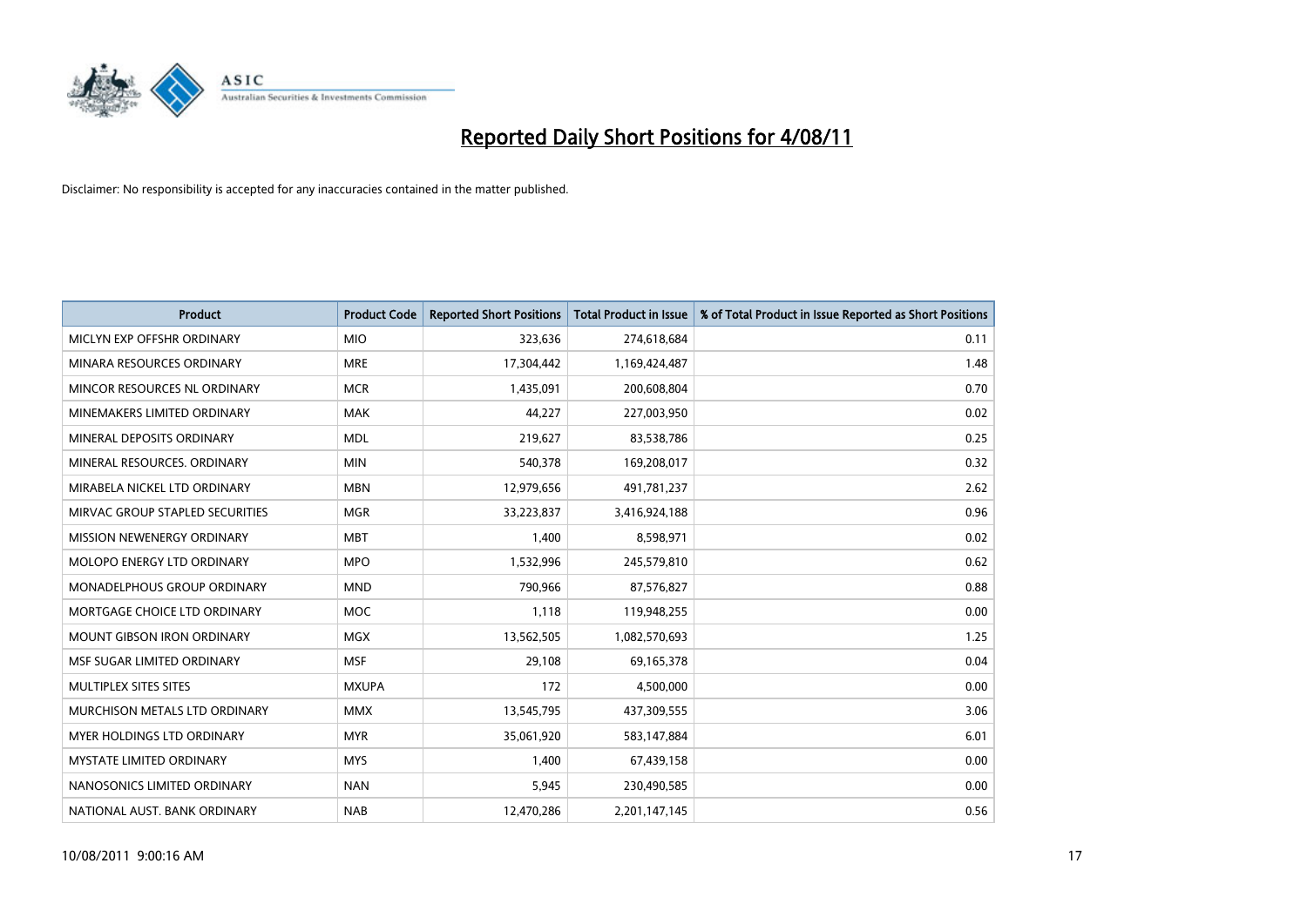

| <b>Product</b>                | <b>Product Code</b> | <b>Reported Short Positions</b> | <b>Total Product in Issue</b> | % of Total Product in Issue Reported as Short Positions |
|-------------------------------|---------------------|---------------------------------|-------------------------------|---------------------------------------------------------|
| NATURAL FUEL LIMITED ORDINARY | <b>NFL</b>          |                                 | 1,121,912                     | 0.00                                                    |
| NAVIGATOR RESOURCES ORDINARY  | <b>NAV</b>          | 227,650                         | 465,791,748                   | 0.05                                                    |
| NAVITAS LIMITED ORDINARY      | <b>NVT</b>          | 3,168,370                       | 375,230,115                   | 0.83                                                    |
| NEPTUNE MARINE ORDINARY       | <b>NMS</b>          | 697,533                         | 1,748,545,632                 | 0.04                                                    |
| NEW HOPE CORPORATION ORDINARY | <b>NHC</b>          | 675,005                         | 830,230,549                   | 0.08                                                    |
| NEWCREST MINING ORDINARY      | <b>NCM</b>          | 5,276,947                       | 765,000,000                   | 0.66                                                    |
| NEWS CORP A NON-VOTING CDI    | <b>NWSLV</b>        | 4,341,498                       | 1,829,970,301                 | 0.24                                                    |
| NEWS CORP B VOTING CDI        | <b>NWS</b>          | 5,028,857                       | 798,520,953                   | 0.63                                                    |
| NEXBIS LIMITED ORDINARY       | <b>NBS</b>          | 163,733                         | 798,356,704                   | 0.02                                                    |
| NEXUS ENERGY LIMITED ORDINARY | <b>NXS</b>          | 18,970,363                      | 1,326,337,066                 | 1.42                                                    |
| NIB HOLDINGS LIMITED ORDINARY | <b>NHF</b>          | 257,983                         | 466,733,110                   | 0.05                                                    |
| NICK SCALI LIMITED ORDINARY   | <b>NCK</b>          | 40,846                          | 81,000,000                    | 0.05                                                    |
| NIDO PETROLEUM ORDINARY       | <b>NDO</b>          | 296,726                         | 1,389,163,151                 | 0.02                                                    |
| NOBLE MINERAL RES ORDINARY    | <b>NMG</b>          | 755,001                         | 397,574,003                   | 0.19                                                    |
| NORTHERN CREST ORDINARY       | <b>NOC</b>          | 24,345                          | 133,484,723                   | 0.02                                                    |
| NORTHERN IRON LTD ORDINARY    | <b>NFE</b>          | 777,085                         | 336,084,863                   | 0.23                                                    |
| NRW HOLDINGS LIMITED ORDINARY | <b>NWH</b>          | 458,619                         | 278,888,011                   | 0.14                                                    |
| NUFARM LIMITED ORDINARY       | <b>NUF</b>          | 5,790,769                       | 261,833,005                   | 2.22                                                    |
| NYOTA MINERALS LTD ORDINARY   | <b>NYO</b>          | 237,000                         | 477,948,263                   | 0.05                                                    |
| OAKTON LIMITED ORDINARY       | <b>OKN</b>          | 650,345                         | 93,800,235                    | 0.70                                                    |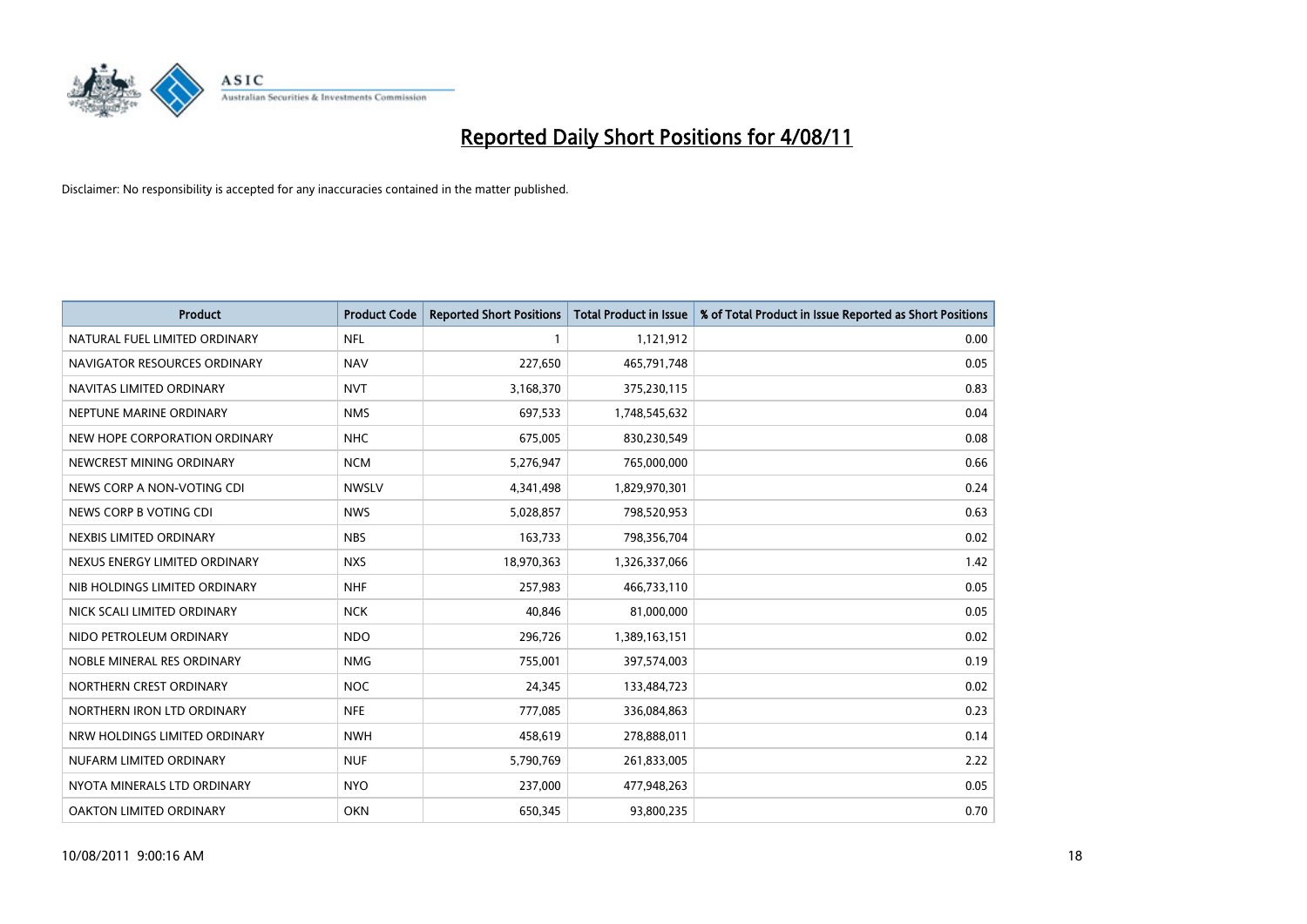

| <b>Product</b>                        | <b>Product Code</b> | <b>Reported Short Positions</b> | Total Product in Issue | % of Total Product in Issue Reported as Short Positions |
|---------------------------------------|---------------------|---------------------------------|------------------------|---------------------------------------------------------|
| OCEANAGOLD CORP. CHESS DEPOSITARY INT | <b>OGC</b>          | 190,265                         | 262,600,385            | 0.07                                                    |
| OCEANIA CAPITAL LTD ORDINARY          | <b>OCP</b>          | 2,500                           | 91,921,295             | 0.00                                                    |
| OIL SEARCH LTD ORDINARY               | <b>OSH</b>          | 11,291,822                      | 1,320,648,378          | 0.83                                                    |
| OM HOLDINGS LIMITED ORDINARY          | <b>OMH</b>          | 9,505,250                       | 504,105,150            | 1.87                                                    |
| <b>ONESTEEL LIMITED ORDINARY</b>      | OST                 | 20,127,012                      | 1,338,106,652          | 1.48                                                    |
| ORICA LIMITED ORDINARY                | ORI                 | 2,419,285                       | 363,966,570            | 0.65                                                    |
| ORIGIN ENERGY ORDINARY                | <b>ORG</b>          | 2,491,374                       | 1,064,549,259          | 0.22                                                    |
| OROCOBRE LIMITED ORDINARY             | <b>ORE</b>          | 185,440                         | 103,188,894            | 0.17                                                    |
| OROTONGROUP LIMITED ORDINARY          | ORL                 | 115,935                         | 40,880,902             | 0.28                                                    |
| OTTO ENERGY LIMITED ORDINARY          | OEL                 | 109,204                         | 1,138,290,071          | 0.01                                                    |
| OZ MINERALS ORDINARY                  | OZL                 | 6,432,037                       | 323,877,514            | 1.98                                                    |
| PACIFIC BRANDS ORDINARY               | <b>PBG</b>          | 12,920,216                      | 931,386,248            | 1.39                                                    |
| PALADIN ENERGY LTD ORDINARY           | <b>PDN</b>          | 17,098,222                      | 777,698,217            | 2.19                                                    |
| PANAUST LIMITED ORDINARY              | <b>PNA</b>          | 12,882,977                      | 593,867,443            | 2.17                                                    |
| PANORAMIC RESOURCES ORDINARY          | PAN                 | 1,493,829                       | 207,050,710            | 0.72                                                    |
| PAPERLINX LIMITED ORDINARY            | <b>PPX</b>          | 5,953,600                       | 603,580,761            | 0.99                                                    |
| PAPILLON RES LTD ORDINARY             | PIR                 | 32,700                          | 204,256,658            | 0.02                                                    |
| PATTIES FOODS LTD ORDINARY            | PFL                 |                                 | 138,989,223            | 0.00                                                    |
| PEAK RESOURCES ORDINARY               | <b>PEK</b>          | 108,212                         | 155,979,643            | 0.07                                                    |
| PEET LIMITED ORDINARY                 | <b>PPC</b>          | 105,675                         | 318,038,544            | 0.02                                                    |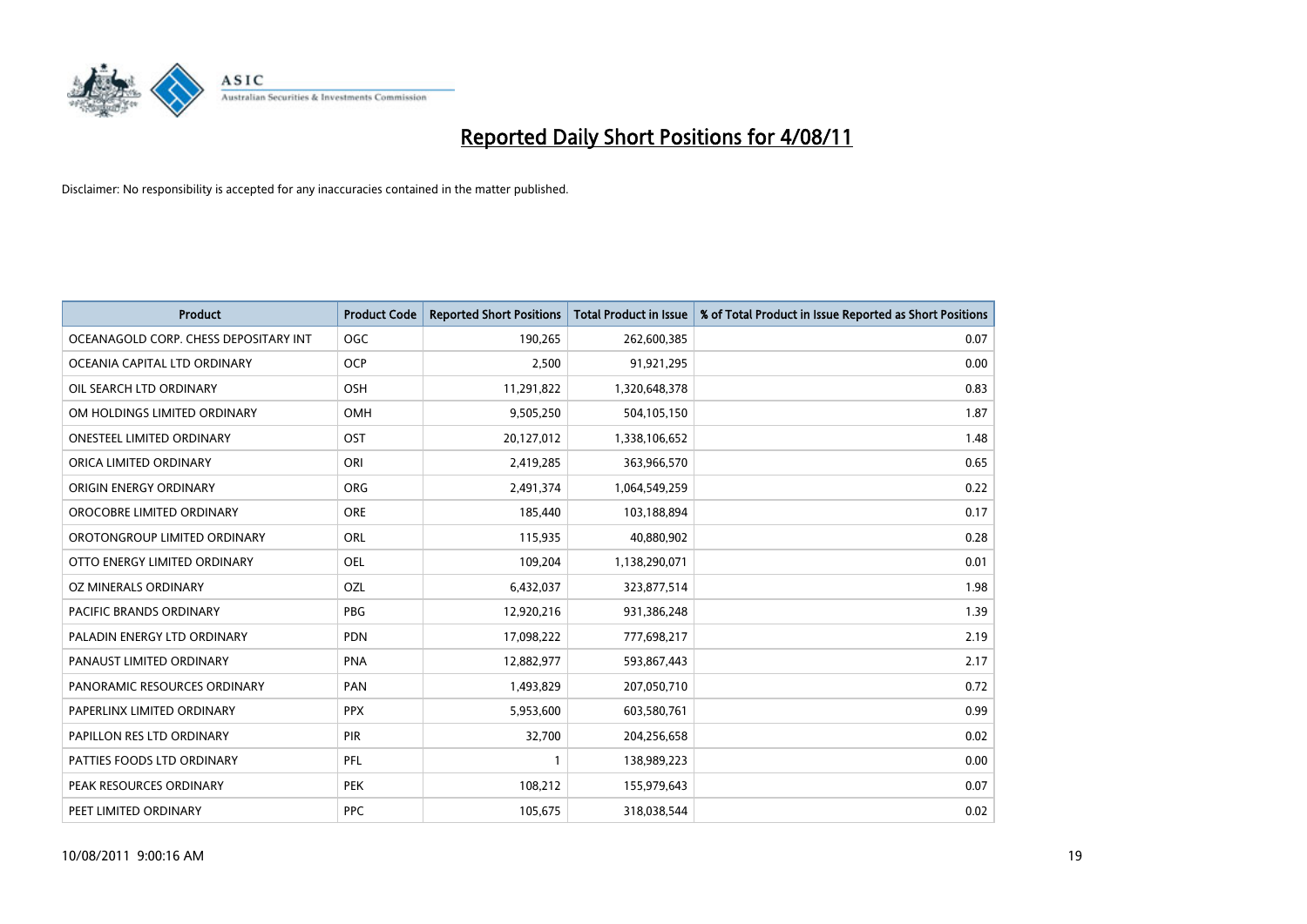

| <b>Product</b>                | <b>Product Code</b> | <b>Reported Short Positions</b> | <b>Total Product in Issue</b> | % of Total Product in Issue Reported as Short Positions |
|-------------------------------|---------------------|---------------------------------|-------------------------------|---------------------------------------------------------|
| PENINSULA ENERGY LTD ORDINARY | <b>PEN</b>          | 5,000                           | 2,099,337,752                 | 0.00                                                    |
| PERILYA LIMITED ORDINARY      | <b>PEM</b>          | 344,656                         | 526,075,563                   | 0.07                                                    |
| PERPETUAL LIMITED ORDINARY    | PPT                 | 2,828,138                       | 44,671,129                    | 6.32                                                    |
| PERSEUS MINING LTD ORDINARY   | PRU                 | 4,260,218                       | 425,667,088                   | 0.99                                                    |
| PETSEC ENERGY ORDINARY        | <b>PSA</b>          | 223,332                         | 231,283,622                   | 0.10                                                    |
| PHARMAXIS LTD ORDINARY        | <b>PXS</b>          | 2,080,704                       | 228,290,309                   | 0.92                                                    |
| PHOTON GROUP LTD ORDINARY     | <b>PGA</b>          | 250,510                         | 1,540,886,866                 | 0.02                                                    |
| PLATINUM ASSET ORDINARY       | <b>PTM</b>          | 8,085,363                       | 561,347,878                   | 1.44                                                    |
| PLATINUM AUSTRALIA ORDINARY   | PLA                 | 5,495,037                       | 392,430,039                   | 1.40                                                    |
| PLATINUM CAPITAL LTD ORDINARY | <b>PMC</b>          |                                 | 164,959,410                   | 0.00                                                    |
| PMP LIMITED ORDINARY          | <b>PMP</b>          | 54,925                          | 329,879,212                   | 0.01                                                    |
| PORT BOUVARD LIMITED ORDINARY | PBD                 | 6,754                           | 593,868,295                   | 0.00                                                    |
| PREMIER INVESTMENTS ORDINARY  | <b>PMV</b>          | 527,623                         | 155,062,831                   | 0.34                                                    |
| PRIMA BIOMED LTD ORDINARY     | <b>PRR</b>          | 4,891,839                       | 1,003,115,222                 | 0.49                                                    |
| PRIMARY HEALTH CARE ORDINARY  | PRY                 | 9,868,717                       | 497,469,803                   | 1.99                                                    |
| PRIME MEDIA GRP LTD ORDINARY  | PRT                 | 2                               | 366,330,303                   | 0.00                                                    |
| PRIMEAG AUSTRALIA ORDINARY    | PAG                 | 5,868,174                       | 223,375,665                   | 2.63                                                    |
| PROGEN PHARMACEUTIC ORDINARY  | PGL                 | 151,596                         | 24,709,097                    | 0.61                                                    |
| PROGRAMMED ORDINARY           | <b>PRG</b>          | 840,578                         | 118,169,908                   | 0.70                                                    |
| PSIVIDA CORP CDI 1:1          | <b>PVA</b>          | 6,878                           | 8,767,048                     | 0.08                                                    |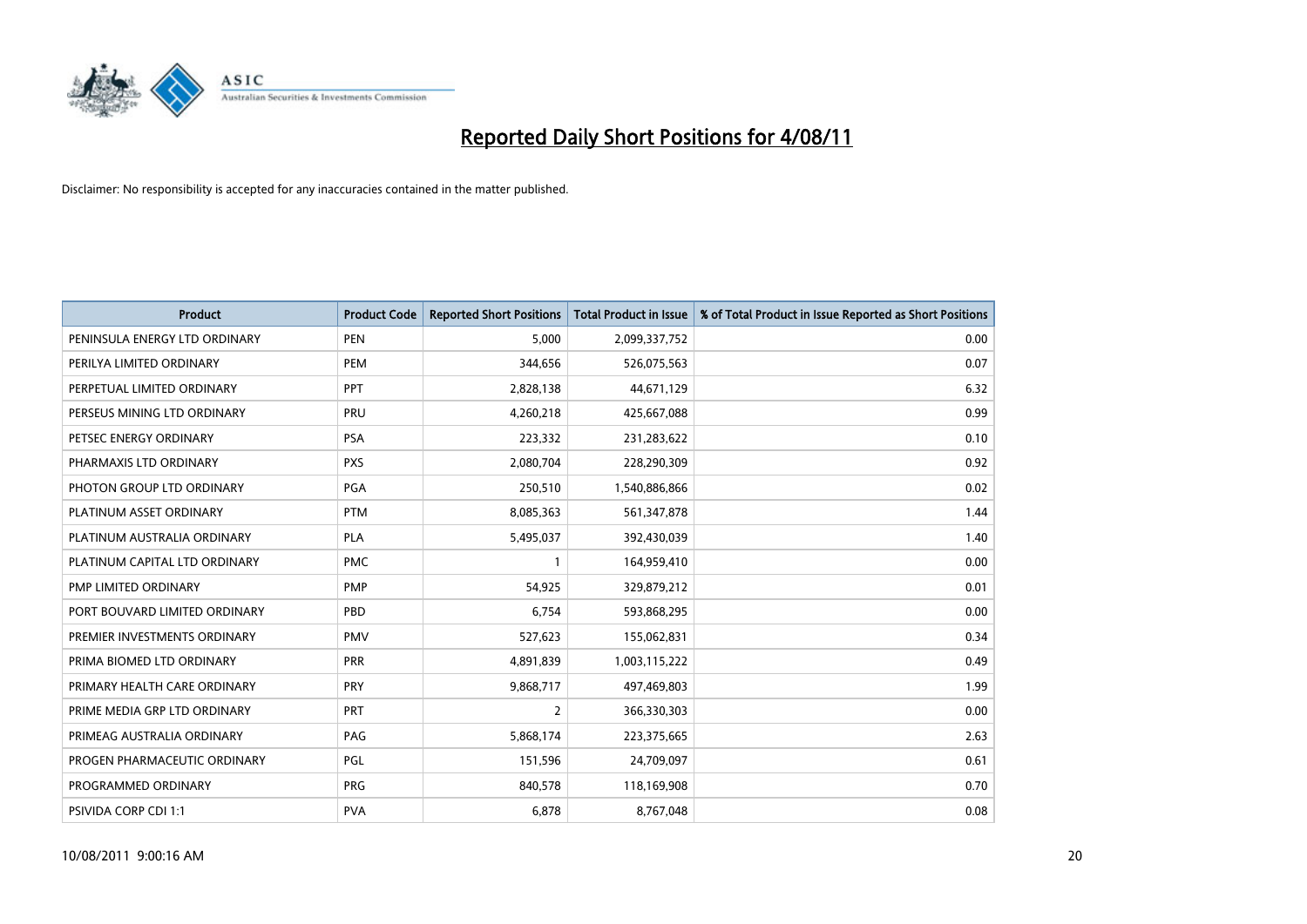

| <b>Product</b>                       | <b>Product Code</b> | <b>Reported Short Positions</b> | <b>Total Product in Issue</b> | % of Total Product in Issue Reported as Short Positions |
|--------------------------------------|---------------------|---------------------------------|-------------------------------|---------------------------------------------------------|
| <b>QANTAS AIRWAYS ORDINARY</b>       | QAN                 | 40,793,202                      | 2,265,123,620                 | 1.82                                                    |
| <b>OBE INSURANCE GROUP ORDINARY</b>  | <b>QBE</b>          | 21,435,446                      | 1,092,654,587                 | 1.92                                                    |
| OR NATIONAL LIMITED ORDINARY         | <b>ORN</b>          | 23,214,538                      | 2,440,000,000                 | 0.94                                                    |
| <b>QUBE LOGISTICS ORDINARY UNITS</b> | <b>QUB</b>          | 3,579,494                       | 610,839,329                   | 0.59                                                    |
| RAMELIUS RESOURCES ORDINARY          | <b>RMS</b>          | 240,219                         | 291,767,215                   | 0.08                                                    |
| RAMSAY HEALTH CARE ORDINARY          | <b>RHC</b>          | 1,413,417                       | 202,081,252                   | 0.68                                                    |
| <b>RCR TOMLINSON ORDINARY</b>        | <b>RCR</b>          | 70,594                          | 132,010,172                   | 0.05                                                    |
| <b>REA GROUP ORDINARY</b>            | <b>REA</b>          | 61,517                          | 130,401,680                   | 0.04                                                    |
| RECKON LIMITED ORDINARY              | <b>RKN</b>          | 9,999                           | 133,384,060                   | 0.01                                                    |
| <b>RED FORK ENERGY ORDINARY</b>      | <b>RFE</b>          | 7,696                           | 269,769,853                   | 0.00                                                    |
| REDBANK ENERGY LTD ORDINARY          | <b>AEI</b>          | 13                              | 786,287                       | 0.00                                                    |
| REDFLEX HOLDINGS ORDINARY            | <b>RDF</b>          | 10                              | 110,345,599                   | 0.00                                                    |
| REED RESOURCES LTD ORDINARY          | <b>RDR</b>          | 495,245                         | 264,742,501                   | 0.19                                                    |
| <b>REGIS RESOURCES ORDINARY</b>      | <b>RRL</b>          | 1,349,229                       | 432,523,680                   | 0.31                                                    |
| RESMED INC CDI 10:1                  | <b>RMD</b>          | 11,291,158                      | 1,545,678,330                 | 0.72                                                    |
| <b>RESOLUTE MINING ORDINARY</b>      | <b>RSG</b>          | 8,368,245                       | 467,638,948                   | 1.79                                                    |
| <b>RESOURCE GENERATION ORDINARY</b>  | <b>RES</b>          | 332,184                         | 262,895,652                   | 0.13                                                    |
| REVERSE CORP LIMITED ORDINARY        | <b>REF</b>          | 25,141                          | 92,382,175                    | 0.03                                                    |
| <b>REX MINERALS LIMITED ORDINARY</b> | <b>RXM</b>          | 1,115,127                       | 153,635,519                   | 0.73                                                    |
| <b>RHG LIMITED ORDINARY</b>          | <b>RHG</b>          | 458,653                         | 318,092,978                   | 0.14                                                    |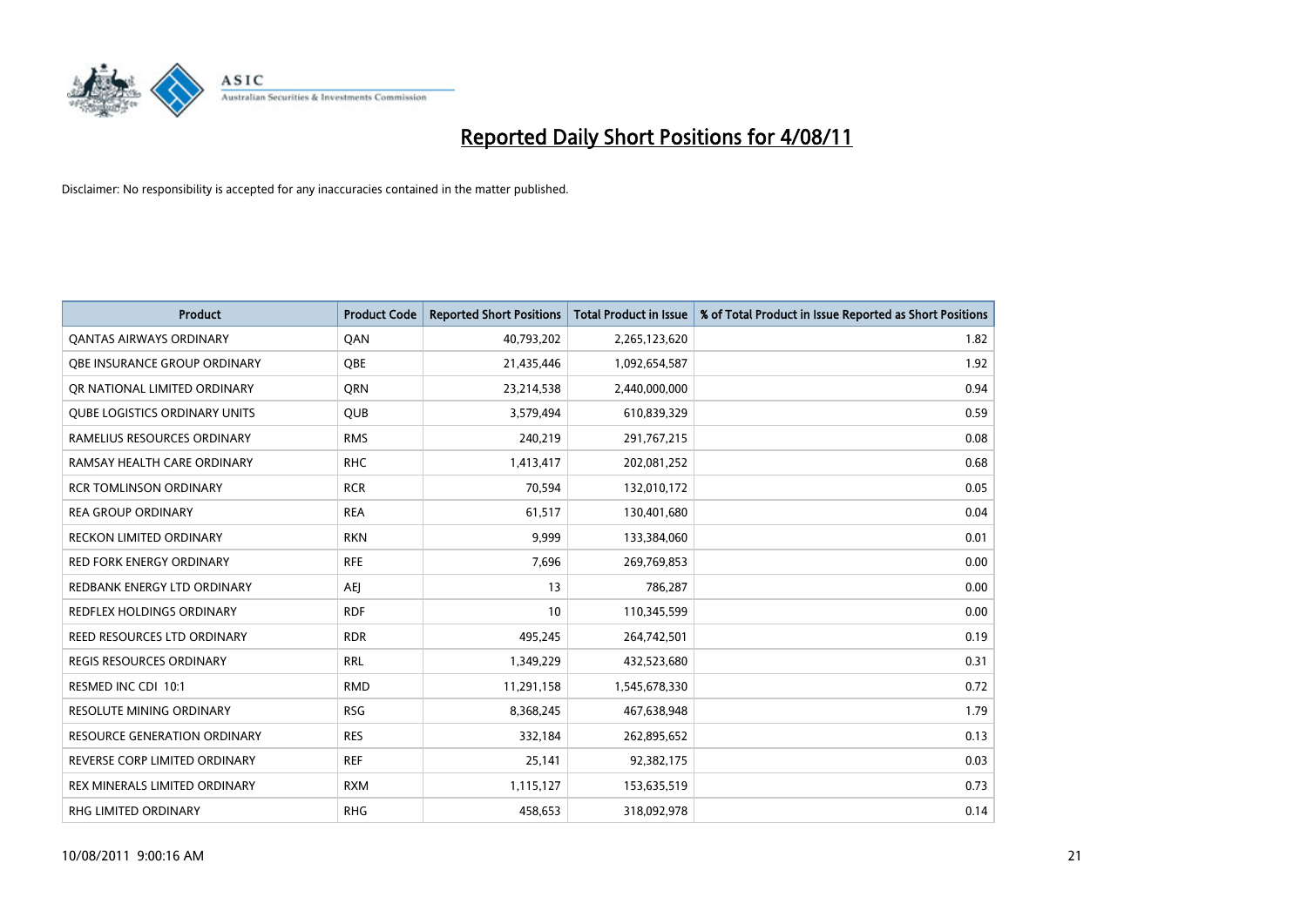

| <b>Product</b>                | <b>Product Code</b> | <b>Reported Short Positions</b> | <b>Total Product in Issue</b> | % of Total Product in Issue Reported as Short Positions |
|-------------------------------|---------------------|---------------------------------|-------------------------------|---------------------------------------------------------|
| <b>RIALTO ENERGY ORDINARY</b> | <b>RIA</b>          | 296,775                         | 375,006,264                   | 0.08                                                    |
| RIDLEY CORPORATION ORDINARY   | <b>RIC</b>          | 809,655                         | 307,817,071                   | 0.26                                                    |
| RIO TINTO LIMITED ORDINARY    | <b>RIO</b>          | 15,246,374                      | 435,758,720                   | 3.47                                                    |
| RIVERCITY MOTORWAY STAPLED    | <b>RCY</b>          | 132,000                         | 957,010,115                   | 0.01                                                    |
| ROBUST RESOURCES ORDINARY     | <b>ROL</b>          | 1,132,515                       | 84,944,097                    | 1.34                                                    |
| ROC OIL COMPANY ORDINARY      | <b>ROC</b>          | 1,257,401                       | 713,254,560                   | 0.16                                                    |
| ROYAL WOLF HOLDINGS ORDINARY  | <b>RWH</b>          | 60.000                          | 100,387,052                   | 0.06                                                    |
| SAI GLOBAL LIMITED ORDINARY   | SAI                 | 521,999                         | 199,570,046                   | 0.26                                                    |
| SALMAT LIMITED ORDINARY       | <b>SLM</b>          | 805,353                         | 159,780,299                   | 0.50                                                    |
| SANDFIRE RESOURCES ORDINARY   | <b>SFR</b>          | 1,913,076                       | 149,434,969                   | 1.27                                                    |
| SANTOS LTD ORDINARY           | <b>STO</b>          | 7,061,298                       | 877,955,815                   | 0.80                                                    |
| SARACEN MINERAL ORDINARY      | SAR                 | 262,926                         | 492,251,415                   | 0.05                                                    |
| SEDGMAN LIMITED ORDINARY      | <b>SDM</b>          | 683,382                         | 209,752,689                   | 0.33                                                    |
| SEEK LIMITED ORDINARY         | <b>SEK</b>          | 14,556,259                      | 337,065,707                   | 4.30                                                    |
| SELECT HARVESTS ORDINARY      | <b>SHV</b>          | 430,872                         | 56,226,960                    | 0.76                                                    |
| SENETAS CORPORATION ORDINARY  | <b>SEN</b>          | 756,999                         | 463,105,195                   | 0.16                                                    |
| SERVCORP LIMITED ORDINARY     | SRV                 | 87,250                          | 98,440,807                    | 0.09                                                    |
| SERVICE STREAM ORDINARY       | <b>SSM</b>          | 344,663                         | 283,418,867                   | 0.12                                                    |
| SEVEN GROUP HOLDINGS ORDINARY | <b>SVW</b>          | 840,456                         | 306,410,281                   | 0.25                                                    |
| SEVEN WEST MEDIA LTD ORDINARY | <b>SWM</b>          | 4,316,522                       | 610,327,899                   | 0.71                                                    |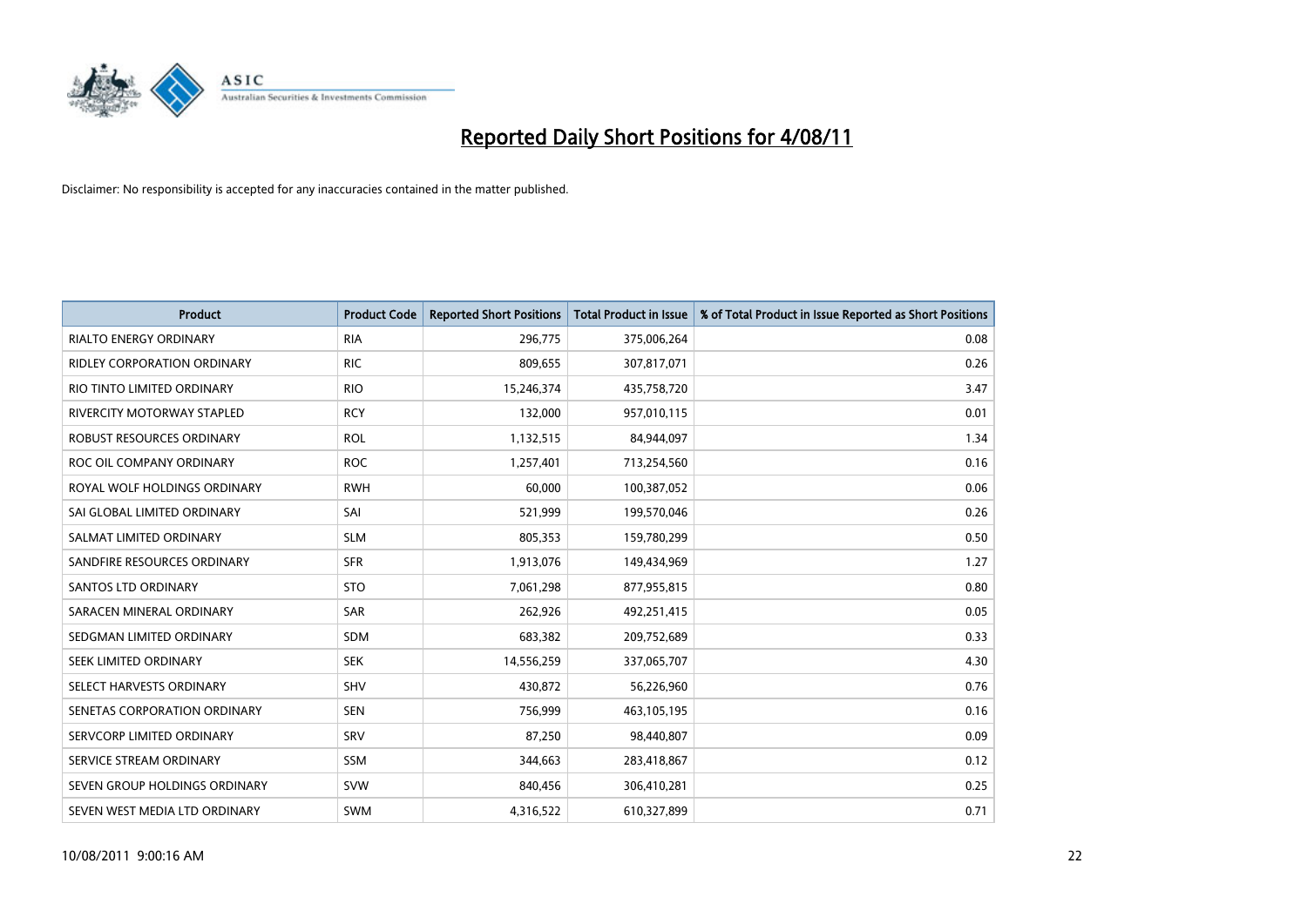

| <b>Product</b>                           | <b>Product Code</b> | <b>Reported Short Positions</b> | <b>Total Product in Issue</b> | % of Total Product in Issue Reported as Short Positions |
|------------------------------------------|---------------------|---------------------------------|-------------------------------|---------------------------------------------------------|
| SIGMA PHARMACEUTICAL ORDINARY            | SIP                 | 15,775,218                      | 1,178,626,572                 | 1.33                                                    |
| SILEX SYSTEMS ORDINARY                   | <b>SLX</b>          | 292,049                         | 170,133,997                   | 0.17                                                    |
| SILVER LAKE RESOURCE ORDINARY            | <b>SLR</b>          | 251,937                         | 178,882,838                   | 0.13                                                    |
| SIMS METAL MGMT LTD ORDINARY             | SGM                 | 3,327,450                       | 205,408,830                   | 1.65                                                    |
| SINGAPORE TELECOMM. CHESS DEPOSITARY INT | SGT                 | 3,206,710                       | 198,739,178                   | 1.61                                                    |
| SIRIUS RESOURCES NL ORDINARY             | <b>SIR</b>          | 82,500                          | 137,134,586                   | 0.06                                                    |
| SKILLED GROUP LTD ORDINARY               | <b>SKE</b>          | 42,799                          | 233,089,776                   | 0.01                                                    |
| SKY CITY ENTERTAIN, ORDINARY             | <b>SKC</b>          | 10.000                          | 576,958,340                   | 0.00                                                    |
| <b>SKY NETWORK ORDINARY</b>              | <b>SKT</b>          | 9,000                           | 389,139,785                   | 0.00                                                    |
| SMS MANAGEMENT, ORDINARY                 | <b>SMX</b>          | 236,092                         | 68,290,180                    | 0.32                                                    |
| SONIC HEALTHCARE ORDINARY                | <b>SHL</b>          | 6,258,293                       | 388,429,875                   | 1.60                                                    |
| SOUL PATTINSON (W.H) ORDINARY            | SOL                 | 26,181                          | 238,640,580                   | 0.01                                                    |
| SOUTH BOULDER MINES ORDINARY             | <b>STB</b>          | 5,000                           | 87,115,688                    | 0.01                                                    |
| SP AUSNET STAPLED SECURITIES             | SPN                 | 4,783,483                       | 2,850,932,204                 | 0.15                                                    |
| SPARK INFRASTRUCTURE STAPLED NOTE & UNIT | SKI                 | 15,543,918                      | 1,326,734,264                 | 1.16                                                    |
| SPDR 200 FUND ETF UNITS                  | <b>STW</b>          | 8                               | 52,178,556                    | 0.00                                                    |
| <b>SPDR 50 FUND ETF UNITS</b>            | <b>SFY</b>          | 1,074                           | 6,294,919                     | 0.02                                                    |
| SPECIALTY FASHION ORDINARY               | <b>SFH</b>          | 816,776                         | 191,786,121                   | 0.42                                                    |
| SPOTLESS GROUP LTD ORDINARY              | <b>SPT</b>          | 1,328,149                       | 262,766,725                   | 0.49                                                    |
| ST BARBARA LIMITED ORDINARY              | <b>SBM</b>          | 5,973,500                       | 325,615,389                   | 1.83                                                    |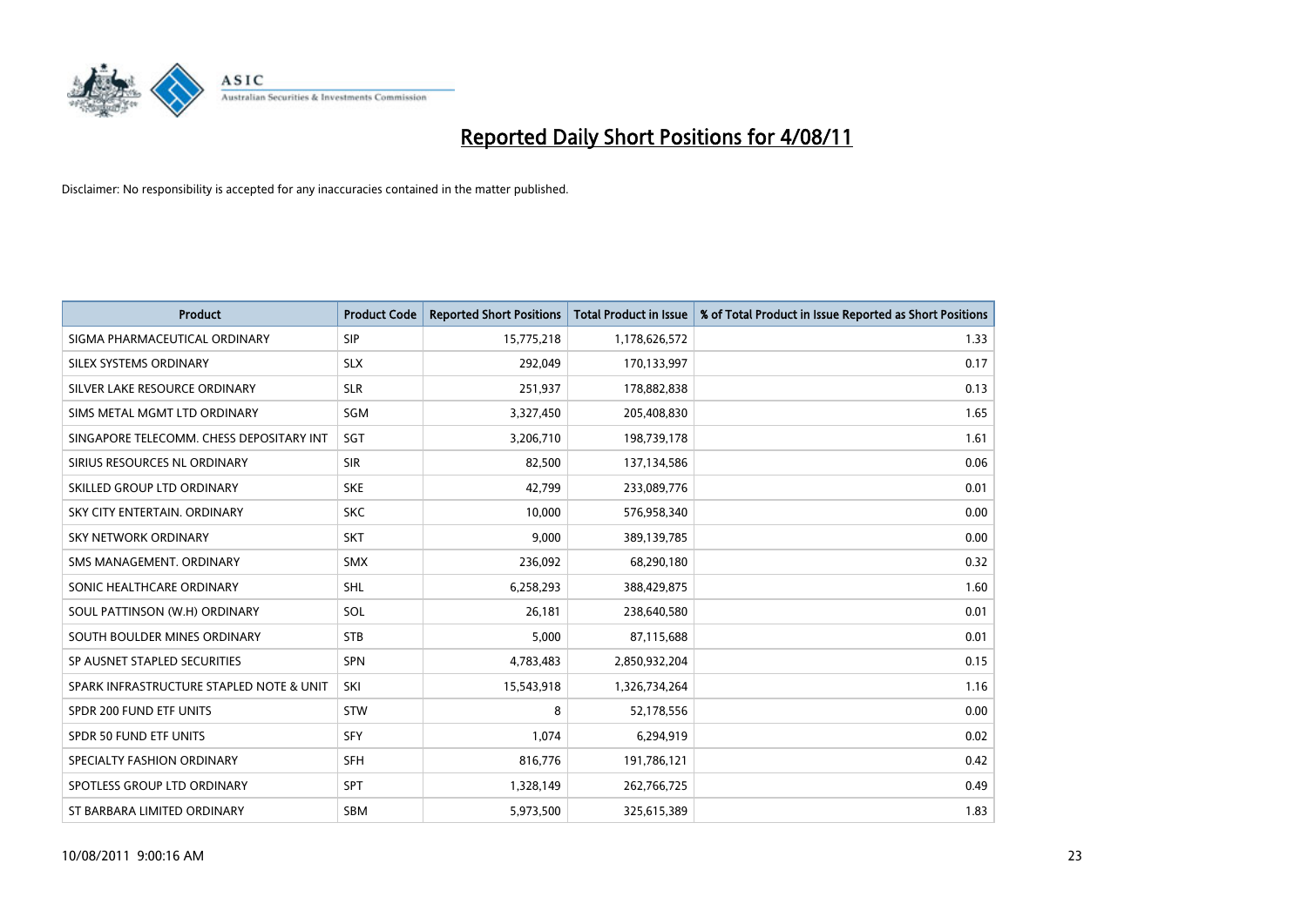

| <b>Product</b>                | <b>Product Code</b> | <b>Reported Short Positions</b> | <b>Total Product in Issue</b> | % of Total Product in Issue Reported as Short Positions |
|-------------------------------|---------------------|---------------------------------|-------------------------------|---------------------------------------------------------|
| STAGING CONNECTIONS ORDINARY  | <b>STG</b>          | 2,917,189                       | 78,317,726                    | 3.72                                                    |
| STANMORE COAL LTD ORDINARY    | <b>SMR</b>          | 77.840                          | 88,295,738                    | 0.09                                                    |
| STARPHARMA HOLDINGS ORDINARY  | SPL                 | 69,184                          | 247,796,578                   | 0.03                                                    |
| STH AMERICAN COR LTD ORDINARY | SAY                 | 9,200                           | 245,846,493                   | 0.00                                                    |
| STH CRS ELECT ENGNR ORDINARY  | <b>SXE</b>          | 2,910                           | 160,736,826                   | 0.00                                                    |
| STHN CROSS MEDIA ORDINARY     | SXL                 | 3,264,341                       | 705,712,186                   | 0.47                                                    |
| STOCKLAND UNITS/ORD STAPLED   | SGP                 | 10,235,306                      | 2,383,036,717                 | 0.42                                                    |
| STRAITS RES LTD. ORDINARY     | <b>SRO</b>          | 7,774,061                       | 324,796,141                   | 2.38                                                    |
| STW COMMUNICATIONS ORDINARY   | SGN                 | 282,201                         | 364,310,964                   | 0.07                                                    |
| SUNCORP GROUP LTD ORDINARY    | <b>SUN</b>          | 7,949,550                       | 1,286,600,980                 | 0.58                                                    |
| SUNDANCE ENERGY ORDINARY      | <b>SEA</b>          | 44,522                          | 276,709,585                   | 0.02                                                    |
| SUNDANCE RESOURCES ORDINARY   | <b>SDL</b>          | 13,895,503                      | 2,872,514,669                 | 0.49                                                    |
| SUNLAND GROUP LTD ORDINARY    | <b>SDG</b>          | 35.730                          | 224,881,794                   | 0.02                                                    |
| SUPER RET REP LTD ORDINARY    | <b>SUL</b>          | 232,175                         | 130,068,739                   | 0.18                                                    |
| <b>SWICK MINING ORDINARY</b>  | <b>SWK</b>          | 101,548                         | 236,724,970                   | 0.04                                                    |
| SYMEX HOLDINGS ORDINARY       | <b>SYM</b>          | 6,633                           | 189,166,670                   | 0.00                                                    |
| TABCORP HOLDINGS LTD ORDINARY | <b>TAH</b>          | 5,755,165                       | 688,019,737                   | 0.83                                                    |
| TALENT2 INTERNATION ORDINARY  | <b>TWO</b>          | 136,319                         | 144,795,915                   | 0.09                                                    |
| TANAMI GOLD NL ORDINARY       | <b>TAM</b>          | 229,000                         | 260,997,677                   | 0.09                                                    |
| TAP OIL LIMITED ORDINARY      | <b>TAP</b>          | 513,358                         | 240,967,311                   | 0.21                                                    |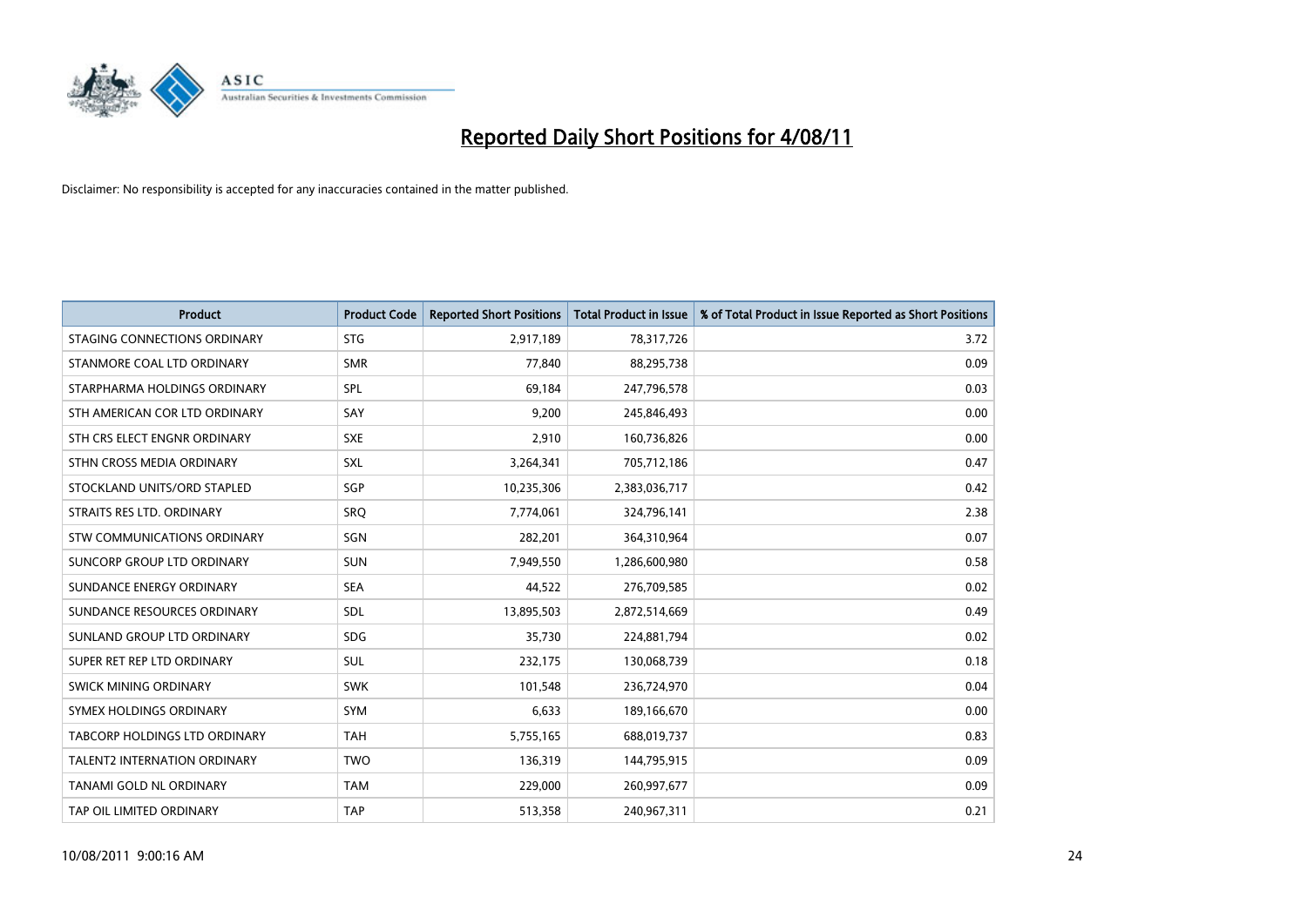

| <b>Product</b>                       | <b>Product Code</b> | <b>Reported Short Positions</b> | <b>Total Product in Issue</b> | % of Total Product in Issue Reported as Short Positions |
|--------------------------------------|---------------------|---------------------------------|-------------------------------|---------------------------------------------------------|
| TASSAL GROUP LIMITED ORDINARY        | <b>TGR</b>          | 102,874                         | 146,304,404                   | 0.05                                                    |
| TATTS GROUP LTD ORDINARY             | <b>TTS</b>          | 16,337,860                      | 1,318,683,208                 | 1.23                                                    |
| <b>TECHNOLOGY ONE ORDINARY</b>       | <b>TNE</b>          | 4,361                           | 303,269,455                   | 0.00                                                    |
| TELECOM CORPORATION ORDINARY         | <b>TEL</b>          | 28,183,900                      | 1,924,707,065                 | 1.46                                                    |
| <b>TELSTRA CORPORATION, ORDINARY</b> | <b>TLS</b>          | 39,838,780                      | 12,443,074,357                | 0.30                                                    |
| TEN NETWORK HOLDINGS ORDINARY        | <b>TEN</b>          | 40,324,822                      | 1,045,236,720                 | 3.86                                                    |
| TERANGA GOLD CORP CDI 1:1            | <b>TGZ</b>          | 274,596                         | 152,679,621                   | 0.17                                                    |
| TFS CORPORATION LTD ORDINARY         | <b>TFC</b>          | 133,844                         | 276,453,042                   | 0.05                                                    |
| THE REJECT SHOP ORDINARY             | <b>TRS</b>          | 724,825                         | 26,071,170                    | 2.77                                                    |
| THOR MINING PLC CHESS DEPOSITARY 1:1 | <b>THR</b>          | 2,307                           | 222,489,120                   | 0.00                                                    |
| THORN GROUP LIMITED ORDINARY         | <b>TGA</b>          | 28,501                          | 146,091,970                   | 0.02                                                    |
| <b>TIGER RESOURCES ORDINARY</b>      | <b>TGS</b>          | 128,896                         | 671,110,549                   | 0.02                                                    |
| TIMBERCORP LIMITED ORDINARY          | <b>TIM</b>          | 90.074                          | 352,071,429                   | 0.02                                                    |
| <b>TISHMAN SPEYER UNITS</b>          | <b>TSO</b>          | 73,922                          | 338,440,904                   | 0.02                                                    |
| TNG LIMITED ORDINARY                 | <b>TNG</b>          | 4,321                           | 284,803,062                   | 0.00                                                    |
| TOLL HOLDINGS LTD ORDINARY           | <b>TOL</b>          | 27,581,538                      | 710,128,531                   | 3.81                                                    |
| TORO ENERGY LIMITED ORDINARY         | <b>TOE</b>          | 439,679                         | 965,436,676                   | 0.04                                                    |
| TOWER LIMITED ORDINARY               | <b>TWR</b>          | 689,519                         | 265,176,580                   | 0.26                                                    |
| <b>TOX FREE SOLUTIONS ORDINARY</b>   | <b>TOX</b>          | 16,801                          | 96,503,382                    | 0.01                                                    |
| TPG TELECOM LIMITED ORDINARY         | <b>TPM</b>          | 7,212,550                       | 783,481,644                   | 0.93                                                    |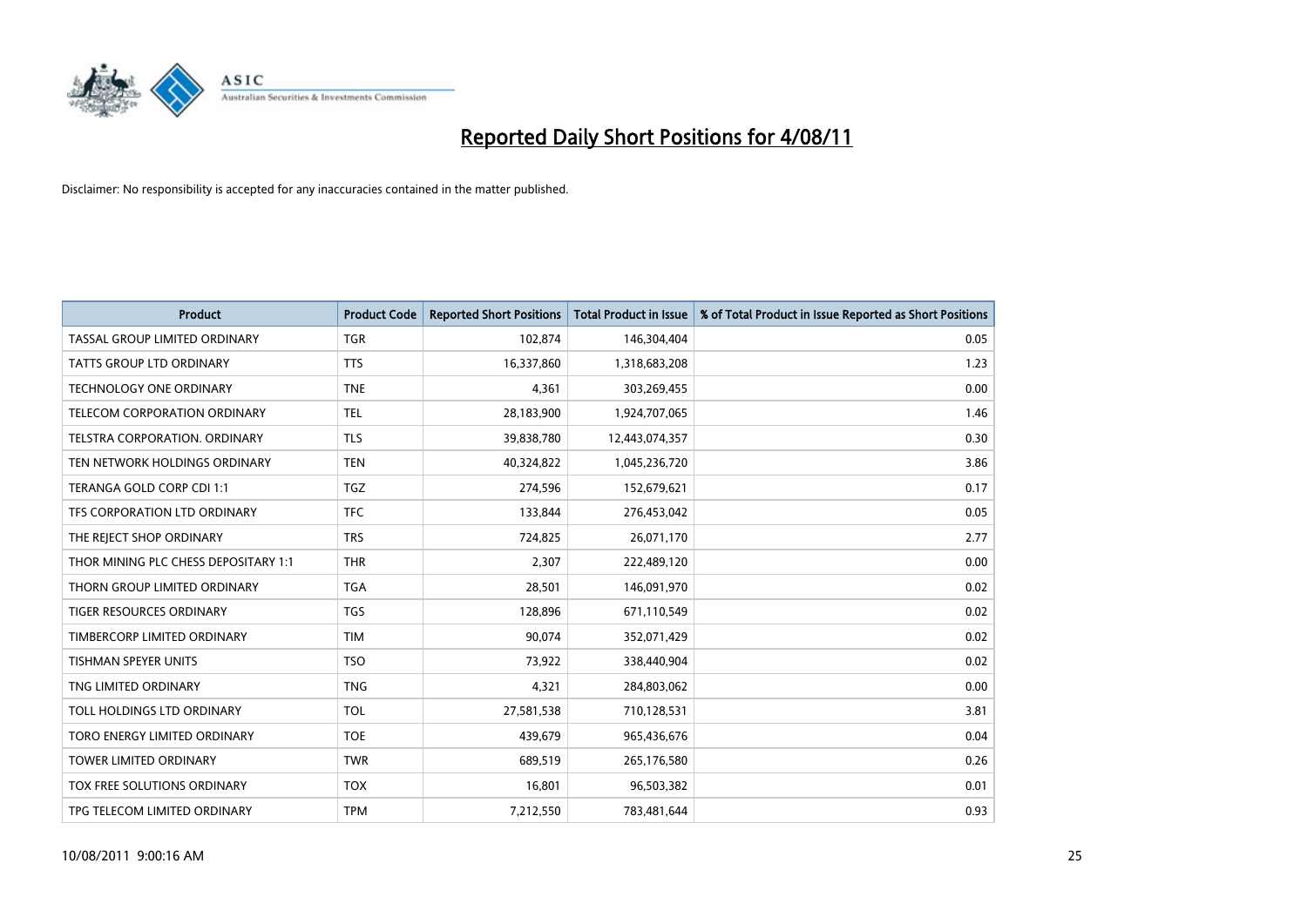

| <b>Product</b>                            | <b>Product Code</b> | <b>Reported Short Positions</b> | <b>Total Product in Issue</b> | % of Total Product in Issue Reported as Short Positions |
|-------------------------------------------|---------------------|---------------------------------|-------------------------------|---------------------------------------------------------|
| <b>TRANSFIELD SERVICES ORDINARY</b>       | <b>TSE</b>          | 7,762,562                       | 549,715,957                   | 1.39                                                    |
| TRANSPACIFIC INDUST. ORDINARY             | <b>TPI</b>          | 12,766,457                      | 960,638,735                   | 1.32                                                    |
| TRANSURBAN GROUP TRIPLE STAPLED SEC.      | <b>TCL</b>          | 6,332,998                       | 1,443,543,731                 | 0.41                                                    |
| TREASURY WINE ESTATE ORDINARY             | <b>TWE</b>          | 21,894,679                      | 647,227,144                   | 3.37                                                    |
| TRINITY GROUP STAPLED SECURITIES          | <b>TCO</b>          | 3,419                           | 203,405,927                   | 0.00                                                    |
| TROY RESOURCES NL ORDINARY                | <b>TRY</b>          | 170,515                         | 87,996,823                    | 0.18                                                    |
| <b>UGL LIMITED ORDINARY</b>               | UGL                 | 5,162,248                       | 166,047,171                   | 3.10                                                    |
| UNILIFE CORPORATION CDI 6:1               | <b>UNS</b>          | 834,468                         | 271,430,663                   | 0.30                                                    |
| UXC LIMITED ORDINARY                      | <b>UXC</b>          | 106,931                         | 305,789,718                   | 0.03                                                    |
| VALAD PROPERTY GROUP STAPLED US PROHIBIT. | <b>VPG</b>          | 4,027,160                       | 115,108,116                   | 3.50                                                    |
| VDM GROUP LIMITED ORDINARY                | <b>VMG</b>          | 11,116                          | 193,127,749                   | 0.01                                                    |
| <b>VENTURE MINERALS ORDINARY</b>          | <b>VMS</b>          | 261,522                         | 221,093,592                   | 0.11                                                    |
| <b>VILLAGE ROADSHOW LTD ORDINARY</b>      | <b>VRL</b>          | 107,509                         | 151,458,556                   | 0.07                                                    |
| <b>VIRGIN BLUE HOLDINGS ORDINARY</b>      | <b>VBA</b>          | 23,348,385                      | 2,210,197,600                 | 1.05                                                    |
| <b>VISION GROUP HLDGS ORDINARY</b>        | <b>VGH</b>          | 78,000                          | 74,520,926                    | 0.10                                                    |
| <b>VITA GROUP LTD ORDINARY</b>            | <b>VTG</b>          | 75,190                          | 142,499,800                   | 0.05                                                    |
| VITERRA INC CDI 1:1                       | <b>VTA</b>          | 3,828                           | 68,629,939                    | 0.01                                                    |
| <b>WAREHOUSE GROUP ORDINARY</b>           | <b>WHS</b>          | 13                              | 311,195,868                   | 0.00                                                    |
| <b>WATPAC LIMITED ORDINARY</b>            | <b>WTP</b>          | 57,310                          | 183,341,382                   | 0.03                                                    |
| <b>WDS LIMITED ORDINARY</b>               | <b>WDS</b>          | 701                             | 144,055,662                   | 0.00                                                    |